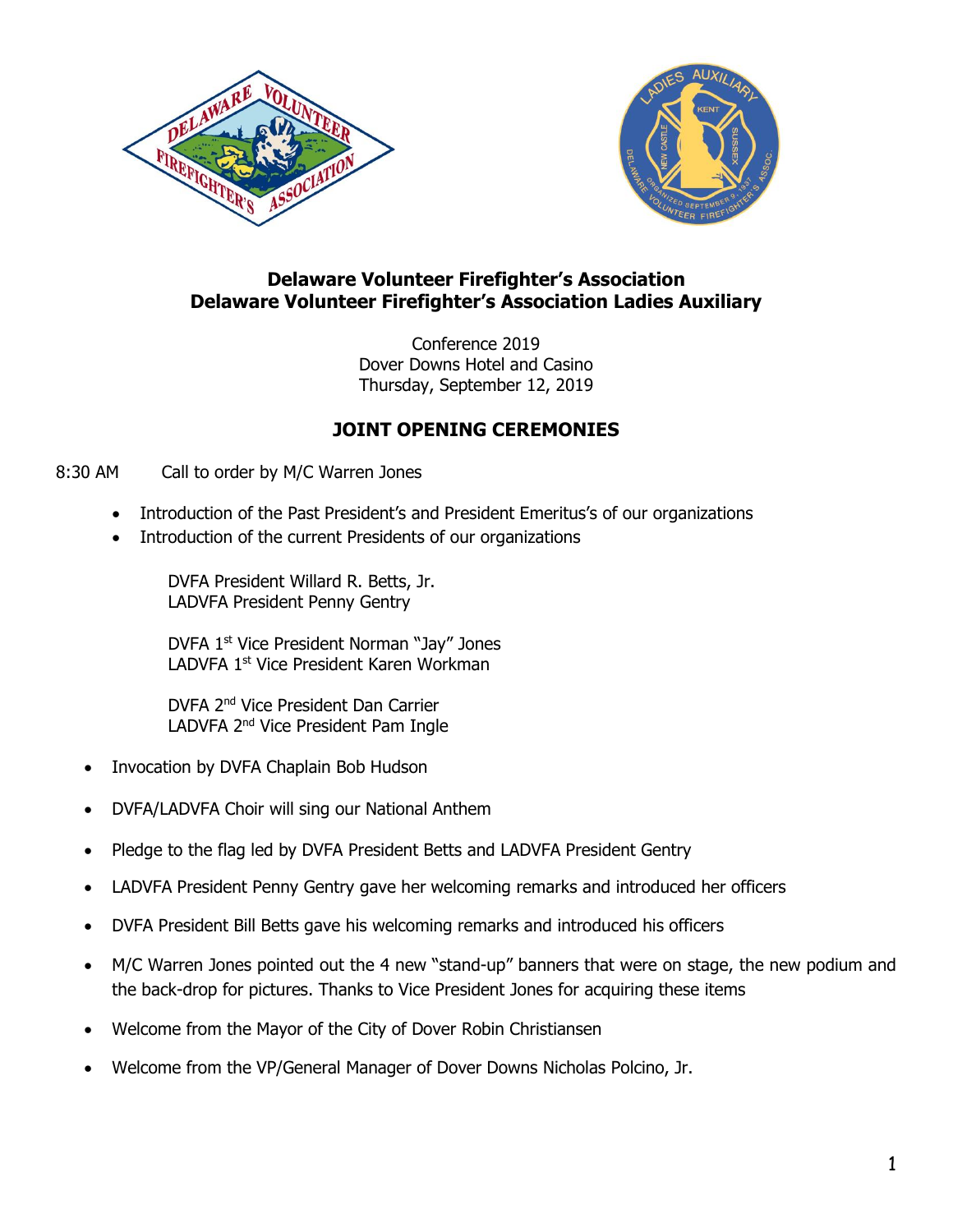- Introduction of other guests:
	- o Director of the Delaware State Fire School Robert 'Biff' Newnam
	- o Delaware State Fire Marshal Grover Ingle
	- o Chairman of the State Fire Prevention Commission Dave Roberts
	- o President of the State EMS Association Jason Capps
	- o President of the State Fire Police Association Les States
	- o President of the State Fire Chief's Association Derrick Brode
	- o CFSI Executive Director Bill Webb made a presentation to President Betts
- Introduction of the Conference Committee:

| $\circ$ DVFA Chairman        | Joe Zeroles                          |
|------------------------------|--------------------------------------|
| o LADVFA Co-Chair            | Christine McGee                      |
| o DVFA Co-Chair's            | Dave Ruff & George Lamborn           |
| o LADVFA Co-Chair's          | Stacy Northam-Smith & Karen Majewski |
| $\circ$ Conference Treasurer | Ray Stevens                          |

Introduction of Jeff Buckworth, of PNC Bank, so he could make their Partners in Progress contribution of \$5,000.00

Over the next few days you will undoubtedly come in contact with many friends and associates in the fire service and most notably our sponsors. Please take a moment to personally thank them for their support.

I also hope you plan to spend some time with our exhibitors. Like our sponsors these folks contribute to the success of our conference.

Introduction of Christine McGee who will announce the 50-year LADVFA members: (11)

| Kent County;       |                      |               |                   |
|--------------------|----------------------|---------------|-------------------|
| <b>Bowers</b>      | Margaret Slusar      | Felton        | Barbara Jacobs    |
| Felton             | Jeannie Wood         | Hartly        | Barbara Metheny   |
| Sussex County;     |                      |               |                   |
| <b>Bridgeville</b> | Bonnie Workman       | Delmar        | Jane Ann Smith    |
| Milton             | <b>Brenda Hughes</b> |               |                   |
| New Castle County; |                      |               |                   |
| Christiana         | Sharon Robinson      | Delaware City | Nancy Migliavacca |
| Minguadale         | Patricia Addison     | Talleyville   | Marjorie Nichols  |
|                    |                      |               |                   |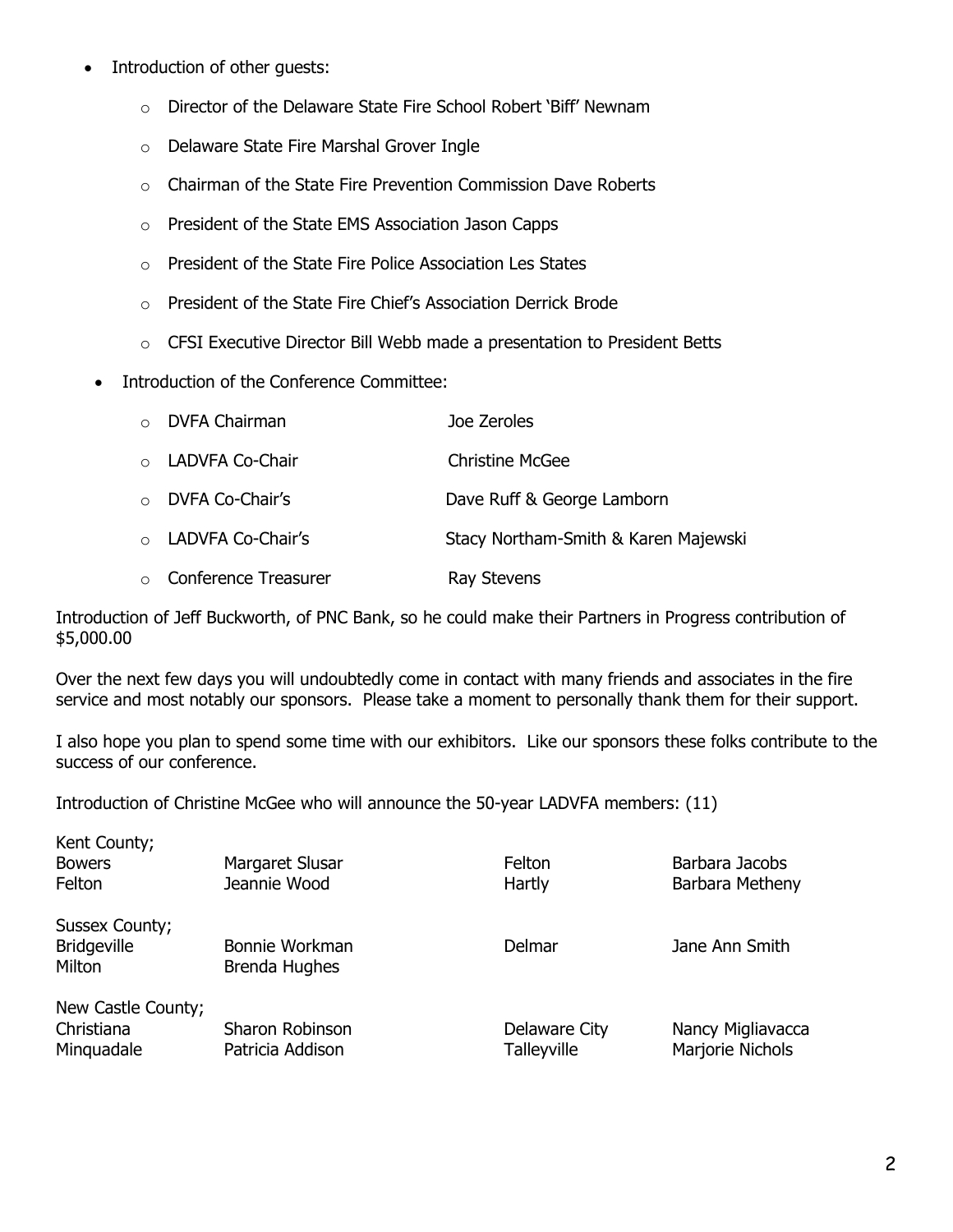Introduction of Jackie Guzzo for the Ladies Auxiliary Hall of Recognition presentations:

| Kent County          | Sharon Smith from Carlisle Auxiliary          |
|----------------------|-----------------------------------------------|
| <b>Sussex County</b> | Carolyn Calhoun from Seaford Auxiliary        |
| New Castle County    | Mickey DeCino from Cranston Heights Auxiliary |
| 2018 Past President  | Lynn Warner from Talleyville Auxiliary        |
|                      |                                               |

Introduction of President Emeritus Bruce Ennis, who will announce the 50-year members: (39) Grand total of 1,953 years of service to the fire service of the State of Delaware

| Kent County;            |                           |                         |                        |
|-------------------------|---------------------------|-------------------------|------------------------|
| Citizen's Hose          | James P. Masten           | Citizen's Hose          | Easley E. Pierson, Sr. |
| Citizen's Hose          | John C. Still, III        | Citizen's Hose          | Robert T. Ennis        |
| Citizen's Hose          | Robert Mitchell           | Citizen's Hose          | Robert Brown           |
| Citizen's Hose          | Edwin A. Pierson          | Citizen's Hose          | Keith Faulkner         |
| Clayton                 | David J. Mast             | Clayton                 | Clarence R. O'Neal     |
| Carlisle                | <b>Francis Morris</b>     | Felton                  | Ken Ryder              |
| Harrington              | <b>Edward Welch</b>       |                         |                        |
| Sussex County;          |                           |                         |                        |
| <b>Bridgeville</b>      | <b>Brent Workman</b>      | Dagsboro                | Robert Furbush         |
| Memorial                | Lynn J. Rogers            | Milton                  | Samuel E. Argo         |
| Milton                  | William M. Powers, Jr.    | Rehoboth Beach          | Sudler Dill            |
| Roxana                  | Wayne L. Bennett          | Seaford                 | Kenneth C. Tull, Sr.   |
| Seaford                 | Barry J. Calhoun          | Seaford                 | John Botdorf           |
| New Castle County;      |                           |                         |                        |
| Aetna                   | David C. Anderson         | Aetna                   | William F. Streets     |
| Aetna                   | David L. Press            | Christiana              | James S. Russell, Jr.  |
| Claymont                | Edward J. Hassel          | Claymont                | Paul Ashback           |
| <b>Cranston Heights</b> | William Walton, Jr.       | <b>Elsmere</b>          | John L. Mitchell, Jr.  |
| <b>Holloway Terrace</b> | Hayden F. Klinger         | <b>Holloway Terrace</b> | Anthony Riccio, Sr.    |
| <b>Holloway Terrace</b> | William Logan, Sr.        | Mill Creek              | Herbert Davis, Jr.     |
| Minguadale              | <b>Herbert Torterotot</b> | <b>Minguas</b>          | Carmen Maiorano        |
| <b>Minguas</b>          | William E. Thomas         | Minquas                 | Phillip J. Young       |

M/C Warren Jones announced this year's inductees to the Hall of Fame:

- o Heroic Firefighter of the Year Joseph Shanahan and Thomas Morgan, Christiana Fire Co.
- $\circ$  Fire Policeman of the Year John Davis, Sr., Clayton Fire Co.
- o Firefighter of the Year Kenneth McMahon, Christiana Fire Co.
- $\circ$  EMT of the Year Larry DuHadaway, III, Christiana Fire Co.
- o Past President DVFA Assoc. Richard T. Perillo, Brandywine Hundred Fire Co.

M/C Warren Jones announced the "Youth Leadership Award" Must be under the age of 35 and be active in the leadership of your Company/Department. One award for each County this year;

| <b>o</b> Kent County   | Joey Marker, Leipsic Fire Co.      |
|------------------------|------------------------------------|
| <b>O</b> Sussex County | Cassie Burt, Indian River Fire Co. |
| o New Castle County    | Josh Rosa, Elsmere Fire Co.        |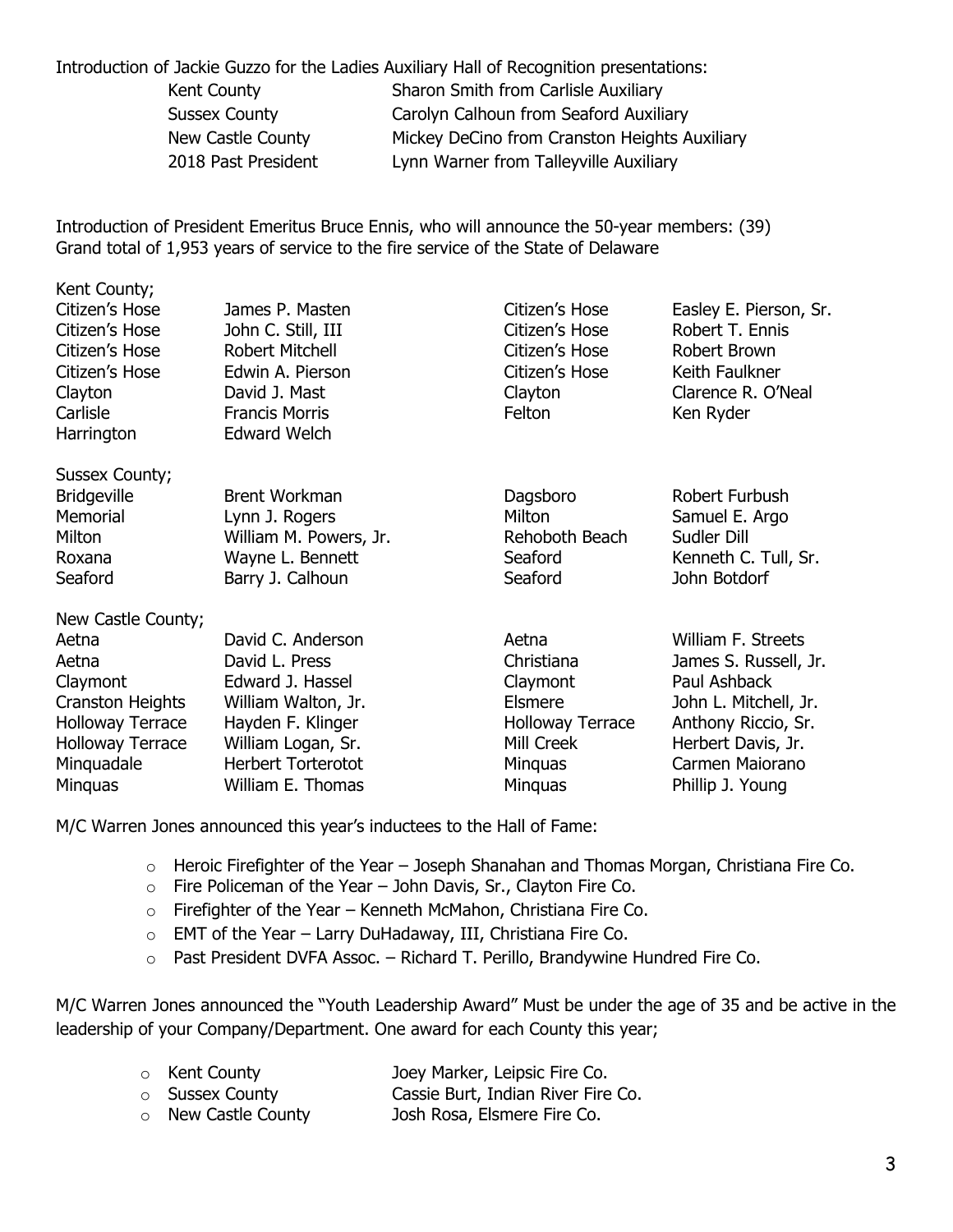Vice President Jones presented President Emeritus Ken McMahon with his DVFA ring

Eric "Caeser" Haley announced this year's Non-Heroic Firefighter of the Year:

I would like to take this opportunity to nominate Raymond T. Stevens, Jr. for 2019 Firefighter of the year.

Ray Stevens Jr. has been a volunteer for Selbyville Volunteer Fire Company for 51 years. Ray has held the offices of President, Vice President, Fire Chief, Engineer, Safety Officer, Pension Officer, Human Resource Officer and Assistant Treasurer. He has chaired various committees.

On the county level, Ray has served as President between 1999-2000 and is currently Treasurer of the Sussex County Volunteer Firefighter's Association. He has served on many committees for this organization.

Ray served as President of the Delaware Volunteer Firefighter's Association in 2005. Currently Ray is the Assistant Treasurer of the DVFA and Treasurer of the Conference Committee. He has served as DVFA Foundation Treasurer, DVFA Statewide Pension Chairman, and other Special Projects. Most recently, Ray did a comprehensive report providing the state association with the income and debt service information for all the companies. This information was beneficial in providing our legislators with an accurate picture of our need for additional funding.

He was appointed by Gov. Ruth Ann Minner to the Delaware Fire Commission in 2006.

Ray has also found time to give back to Selbyville serving as a town councilman and police commissioner. He was instrumental in the creation of the Selbyville Industrial Park. He is a member of Salem United Methodist Church and serves on various committees.

In conclusion, please accept this nomination as Ray is a very dedicated member of the fire service community and is always willing to go above and beyond in assisting with any tasks. Ray's dedication to our community is second to none and the Selbyville Volunteer Fire Company is honored to recommend Ray for this award.

The 2019 Firefighter of the Year award goes to Ray Stevens, Jr. of the Selbyville Fire Co.

Warren thanked the opening ceremonies committee and helpers.

Movie presentation: The Movie of the Movie with Mexican in Review"

Called on LADVFA Chaplain Juanita Nieves for the benediction. (10:15 AM)

# **2019 DVFA CONFERENCE**

**Executive Meeting**

Thursday, September 12, 2019 11:35 AM in Ball Room C of the Rollins Center

Call the business session to order by President Bill Betts

Invocation offered by DVFA Chaplain Pastor Bob Hudson

Pledge to the flag led by the President of the Port Penn Fire Company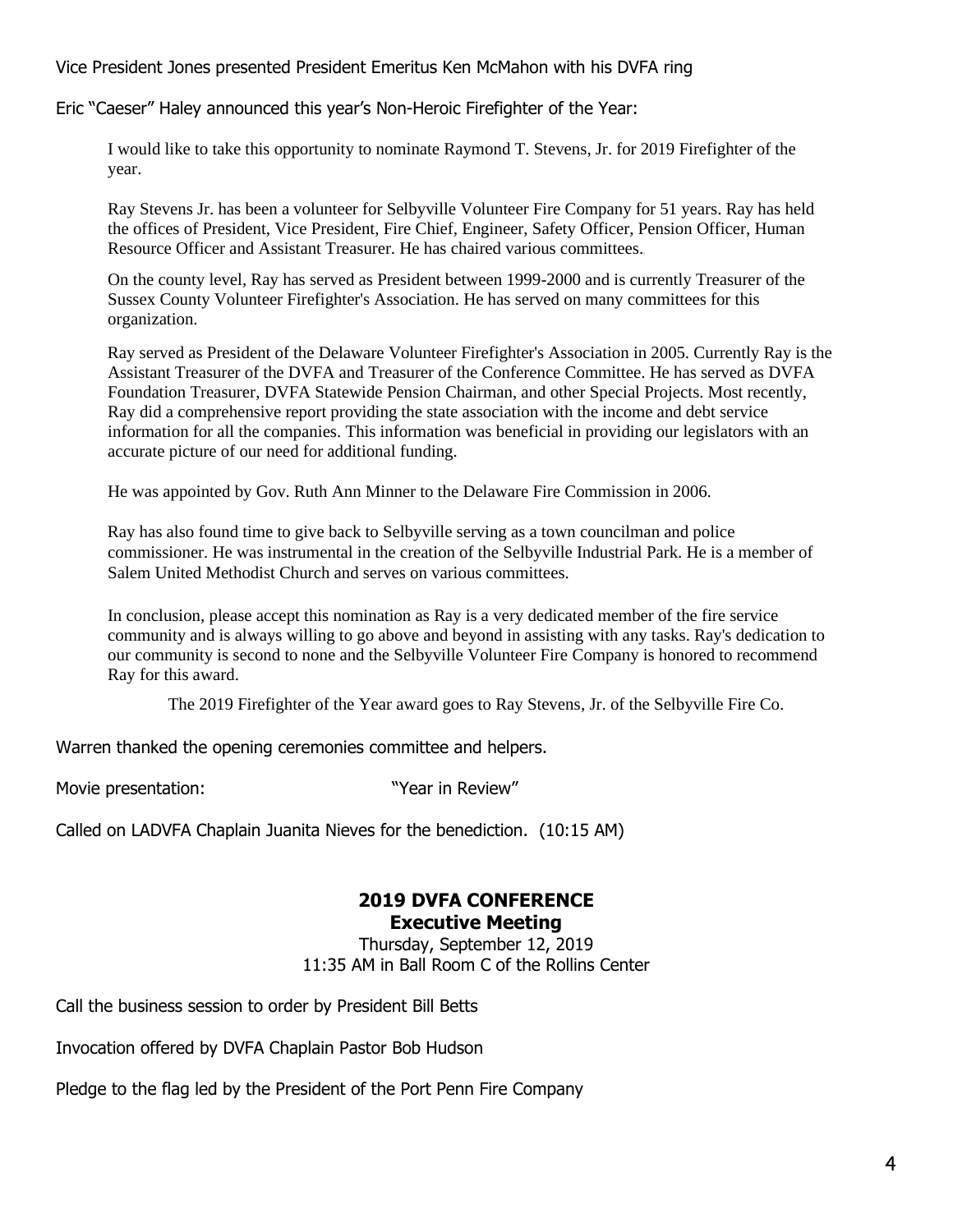LADVFA President Penny Gentry (escorted by Tom DiCristofaro), LADVFA 1<sup>st</sup> Vice President Karen Workman (escorted by Ted Walius) and LADVFA 2<sup>nd</sup> Vice President Pam Ingle (escorted by Jon Townley) gave the ladies financial report for the year;

There are, a total of 2,043 Auxiliary members from all 3 Counties

The Auxiliaries donated \$853,134.70 (this is \$32,000.00 more than 2018)

Conference appointments by President Betts:

- Credentials: Ken Ryder, Sta. 48; Ron O'Neal, Sta. 83; Tom DiCristofaro, Sta. 13
- Sergeant at Arms: Kevin Reinike, Sta. 27; Steve White, Sta. 49; Harold Brode, Sta. 50; Dominic Messina, Sta. 80; Ed Schaffer, Sta. 82; Michael Shaw, Sta. 28 & 32
- Committee to visit the ladies: Ed Barlow, Sta. 20; Ted Walius, Sta. 75; Joe Zeroles, Sta. 47
- Parliamentarians: Jim Woznicki, Sta. 53; Guy Hudson, Sta. 90; Jasper Lakey, Sta. 15

## **CONFERENCE GROUND RULES AND CONDUCT**

No hats, all cell phones and pagers are to be turned off or placed in the silent mode. In order to speak, rise to be recognized by the Chair, proceed to the nearest microphone, state your name and the fire company that you are representing.

## **Special Presentation:**

Frank Splain, Jr., Director of Development gave a brief report on "Foundation 58" which is a support services group for first responders. He left cards and web site information that is available to our members. Please check it out.

## **READING OF COMMUNICATIONS**

Secretary Elmer Steele summarized the communications:

- Letter from Odessa Fire Co. updating Delegates and Alternates
- Letter from Mike McMichaels reference to his decision to step down as DEMSA Secretary
- Letter from Delmarva Power extending thanks to all firefighter's and EMT's and their sponsorship of the conference for \$10,000.00
- Letter from Ellendale Fire Co. supporting Norman Jones, Jr. for President of the DVFA
- Letter from KCVFA supporting Ken Ryder for  $2<sup>nd</sup>$  Vice President of the DVFA
- Letter from Mutual Relief advising that Bob Yerkes has completed his term and needs to be replaced
- Letter from KCVFA supporting Jim Woznicki for Kent County Director of the DVFA
- Letter from Dover Fire Dept. supporting Terry Whitham for Treasurer of the DVFA
- Letter from NCCVFA supporting Dan Burris as the NCC representative for Mutual Relief
- Letter from SCVFA supporting Jay Jones for President of the DVFA
- Letter from Leipsic Fire Co. supporting Jim Woznicki for Kent County Director of the DVFA
- Letter from KCVFA supporting Terry Whitham for Treasurer of the DVFA

# **REPORT OF THE OFFICERS**

## **President Bill Betts:** (copied and pasted from written report)

I want to thank everyone for their support that they gave me over the past year. It felt like it went very quickly, and I tried to do my best to promote the good qualities that the DVFA is about. There are a lot of naysayers out there in the Fire Service that feel that we do nothing for the State Fire Service, and if they do, they should look at their State funding at present. It is second to none in the rest of the 50 States and it is the result of a lot of hard work by past and present DVFA Officers and Executive Managers pounding on the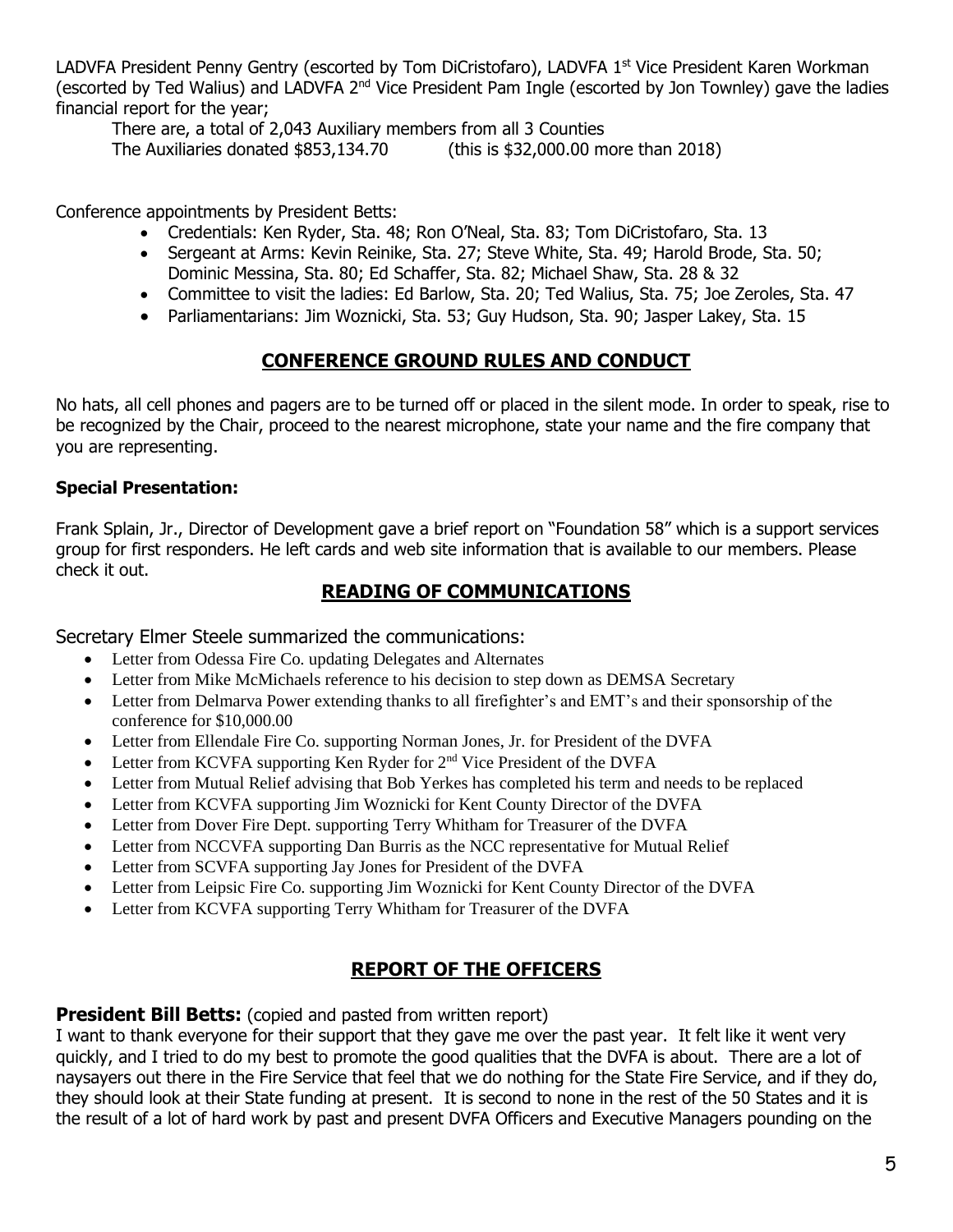legislators for funding. With the new problems, we need to continue to examine potential funding sources and look back at our success with the red-light money for our EMS system.

Looking ahead at things that are still a work in progress are the efforts to increase our memberships with young quality individuals that can step up and provide the leadership and the service that the State of Delaware has come to rely on since our inception 98 years ago. We have taken some steps with the Joint Resolution to gain some outside perspectives on how we can reach our goals, and  $1<sup>st</sup>$  President Jones has initiated some Committees based on the 3 Counties to also work on this problem. I would encourage anyone with ideas to bring them to the memberships of these committees and not throw insults from the black side of the social media.

I have to offer a special thank-you to my Vice-Presidents for their special support in guiding me through the difficult areas of the Presidency, and my Treasurer and Assistant Treasurer who have worked diligently to correct the flow of the monies in the Treasury. It is amazing of the bond that is formed with the other officers of the Executive Committee and the knowledge that I was able to glean from them. "Mr. Conference" Elmer Steele has continued doing an excellent job with the Conference and being Secretary, and the glue that holds us all together in Executive Manager Warren Jones. Finally, I would like to thank my wife for her unwavering support for me and providing me with another sounding board when I was questioning some of my decisions. Louise and Elmer were steadfast in the face of health problems both endured over the past year.

I would like to offer my support to the incoming officers, and I promise to be around to assist, and not be a one-hit-wonder. Thank you once again as I have met and got to know some very special and capable members of the Delaware Fire Service.

Once again, it has been my pleasure to serve as your President, and I thank you once again for your support.

#### 1<sup>st</sup> Vice President Jay Jones: (copied and pasted from written report)

In the 4th quarter of 2019, I traveled to 3,544 miles, attended 59 events with over 137 hours of service. This brings my yearly totals to 14,928 miles traveled, 503 hours of service, and 176 events attended.

It has been an extremely busy quarter. I was working along with Executive Manager Warren Jones to wrap up our legislative items and securing funding for the fire service at the state level for this physical year. I have also been doing some traveling to several states representing the Delaware Fire Service. Those States include West Virginia, Virginia and Maryland States/Commonwealth conferences along with the Cumberland Valley conference.

I have also been working along with the Delaware conference committee to help make this year's conference a success and hope that we all can enjoy and benefit from the conference that we have planned. We have a lot of great seminars this year. I am hopeful that next year I will be able to continue providing more of these great seminars when I begin my term as President.

As you aware, we were not successful in getting the cancer presumption legislation passed through the legislature before the end of session. I have appointed a working group to iron out all the kinks on any new and current legislation concerning cancer in the 2020 term. I hope their work can move cancer legislation through the chambers more rapidly with a successful outcome.

In our last quarterly meeting the DVFA, I was charged to help facilitate a way to address the staffing issues throughout the state. To begin my task, I have reached out to every county association and county chiefs association asking them for an appointee from their bodies to come together with our three elected DVFA directors and appointees of the State Fire Chiefs Association, to put together a working group, to start the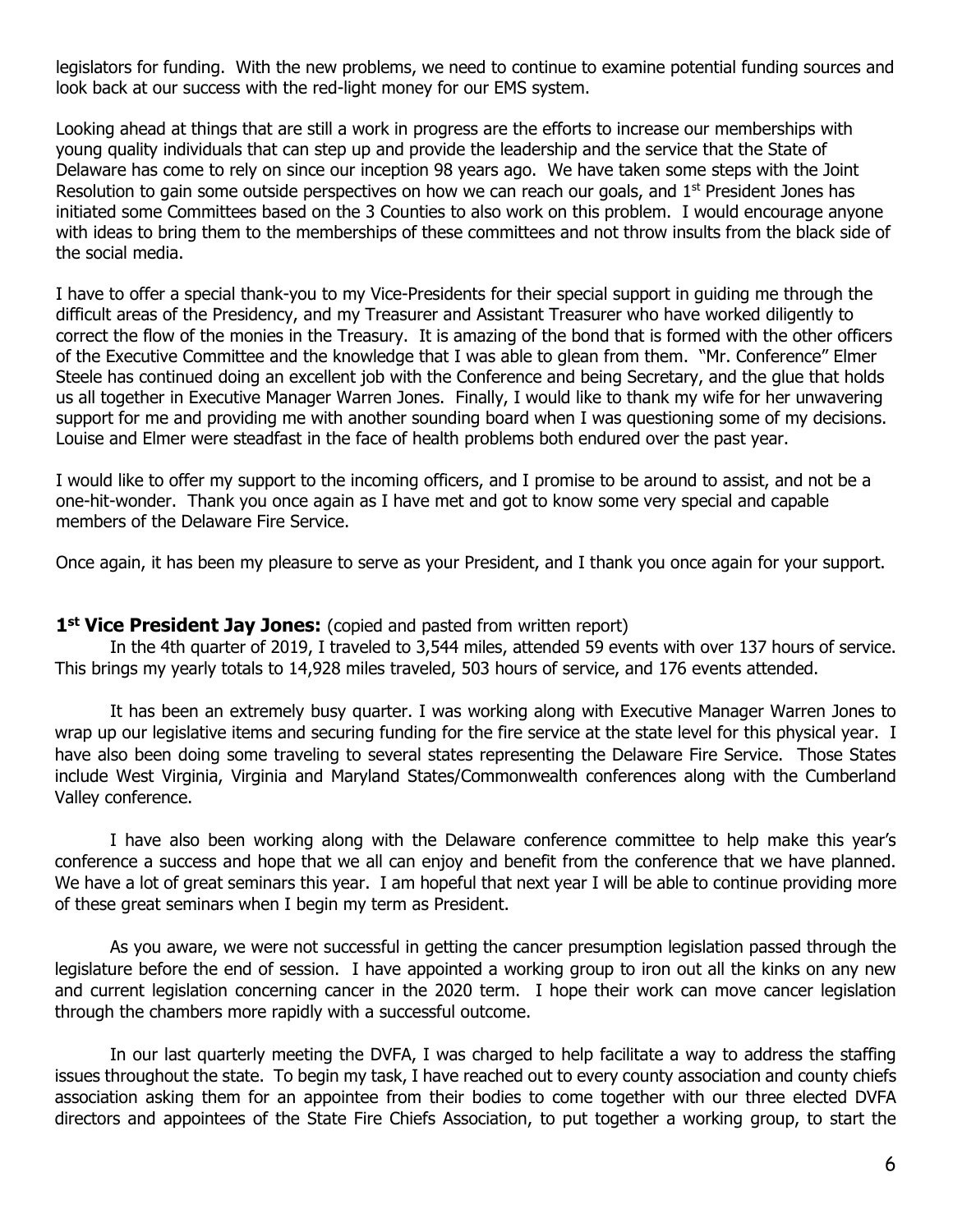conversation of this statewide issue. I hope good things will come from this and we will be able find a path forward.

The 2020 DVFA committees have been assigned by the 2020 Presidents and will be distributed at the conference. We decided to change some committees by adding a few and separating the technology and website committees, along with forming a Junior member/cadet committee. We also reinstated the DVFA cruise by request. We are also changing the name of the Health and Safety committee to Health and Wellness. We hope this will eliminate any confusion between the Life Safety Committee (fire prevention) versus this committee and gives a more clear description of the intent. I am eager to see great accomplishments from these committees and working groups.

Lastly, I would to thank all my fellow officers, whom have showed their support and friendship. I have been lucky to serve with these individuals to create a common bond and work toward a common goal. I also want to thank all my family and friends that have supported me these past few years, with an understanding of my absence. Surely, I will be remiss if I did not thank you, the members of this great association for allowing me to serve you as your 1st Vice President. I look forward to serving you in the role of DVFA President going into 2020. This is a great honor that I do not take lightly. I guarantee, I will always put forth my best effort for the good of the association. I hope you all have wonderful conference.

Thank you for giving me this opportunity to serve you.

2<sup>nd</sup> Vice President Dan Carrier: (copied and pasted from written report)

I attended 30 functions traveled 1725 miles 124 hours in service for the past quarter.

I would like to congratulate President Betts for his year as president.

Worked on committees for the coming year as I worked on getting the new working staff committee going. I would like to wish first vice president Jones a Happy Birthday.

Also working on the hundredth anniversary committee.

I found a mistake on the scholarship committee on the committee list Kim O'Malley for some reason was omitted off the list she is still on the committee. I would like to thank Association for letting me serve as second vice president for the past year.

## **Secretary Elmer Steele:** (copied and pasted from written report)

4 th Quarter travel report: 23 events, in service 97 hours, traveled 1,835 miles

It has been my pleasure to serve as your Secretary this past year. I have tried to make myself available to the Officers and to Executive Manager Warren Jones. I have tried to answer their questions and to respond to their needs as much as possible.

I will make that offer to the new Officers again this year. If I can assist you in any way, please feel free to ask. I'll do my best to help make the Association the best that it can be.

Congratulations to President Betts on a great year. Leadership is the key element to any organization and I feel that we, the DVFA, are on the right path for our future.

Thank you for your continued support and I look forward to the coming year.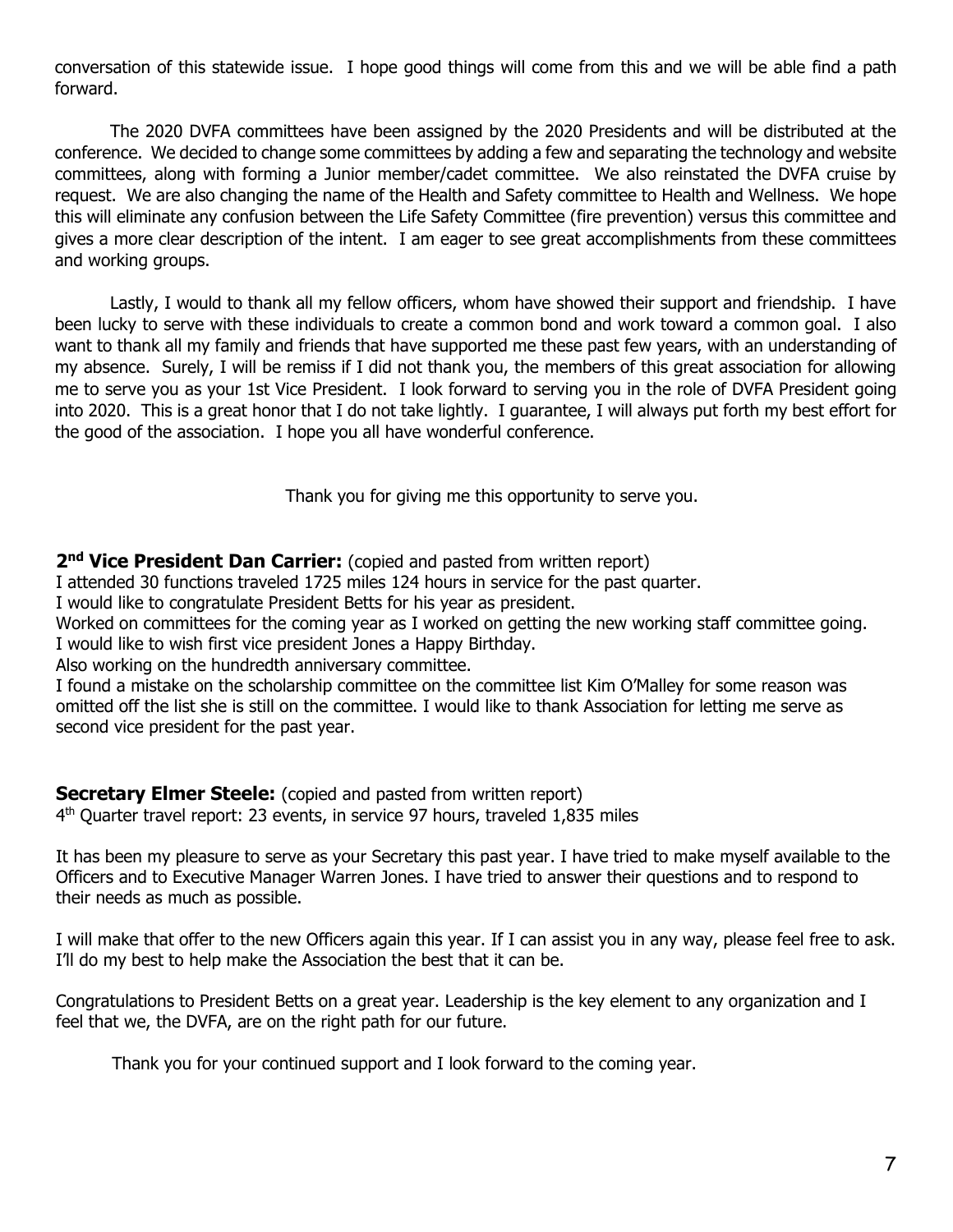**Treasurer Terry Whitham:** (copied and pasted from written report)

As of the end of August we record the following balances: Operations Account- **\$ 249,282.82** Money Market- **\$ 76,146.08** Conference Account- **\$ 56,701.77** Conference Money Market- **\$ 111,212.25** Crawford Financial Account- **\$ 234,342.00**

Attached is a budget vs. actual expenses to give you an insight on where we stand financially through the end of June 30<sup>th</sup>.

Also enclosed is an Investment Schedule for our Crawford Financial portfolio. We have gained an additional \$ 6,300.00 since last meeting.

The financial review has been completed by Bumpers and Company. It will be turned over to the Finance & Budget Committee for review.

The Intuit Credit Card program has been re-established for receiving credit card charges for conference vendors. The fee now processed goes directly into the conference account.

The new vehicle purchased for the Executive Manager went \$ 503.88 over budget. So, our incoming President is starting his term in the red

As always, any questions please feel free to contact either Ray or myself.

### **Executive Manager Warren Jones:** (copied and pasted from written report)

**SB126**: Senate Bill 126 is our Presumption Legislation. It passed the Senate and was over in the house on the last day of Legislative Session. It was held up there in the finance committee because of the fiscal note and the fact that they already passed the budget. We will be moving it when they go back into session.

**HB199:** House Bill 199 is the Tax Credit Bill changing our tax credit from \$400 to \$500. It passed the House and was on the agenda in the Senate on the last day when Senator McDowell announced his retirement. They had decided that they were getting done by 1 am no matter what was on the agenda. McDowell announced his retirement at 12:30 am. For the next 30 minutes they were giving tributes to him. That is why the bill did not get brought up for a vote. We will be moving it when they go back into session.

**Recruitment and Retention Task Force:** The Task Force should be starting this month. I wanted to talk about what we are hoping to come out of this task force. We are hoping for two things. First we are hoping to have the State get involved in programs and incentives for Recruiting and Retaining Volunteer Firefighters. Also, we are looking to establish a funding source for staffing to supplement the volunteers. In order for them to do this you all may be contacted to supply information. If you do please get back to them as soon as you can.

Also, you may be asked to consider some changes. Let me give you an example. During a break in the Bond Bill Deliberations this year I was talking to the Secretary of Finance about our bill to increase the tax credit. He asked me about the bill and I kiddingly told him that the \$500 would be a nice increase but it would be great if it was \$1000.00. He told me, very seriously, he would have no problem with making it a \$1000.00 as long as there was a standard way for every company. On June 30<sup>th</sup> the last day of session around midnight, Ron Marvel and I were on the 2<sup>nd</sup> floor of Legislative Hall, when we ran into Secretary Rick Geisenberger again. We starting talking about the \$1000.00 again and he said the same thing. So, I want you to think about this as an example. If you want to receive a \$1000 tax credit or anything that would help with recruiting and retention you may have to adjust your policies and agree to a universal policy.

Another point I like to make. You have to be careful you are following the pre-requisite for the Active member who you submit for the tax credit and those you submit for the Surf Fishing tags. For the Tax Credit it is clear that only Active Members qualify and for the Surf Fishing it is clear that an Active Firefighters is an active non-paid firefighter who responds to at least 20% of alarms or crew calls or a volunteer EMT who does the same or a Life member. The purpose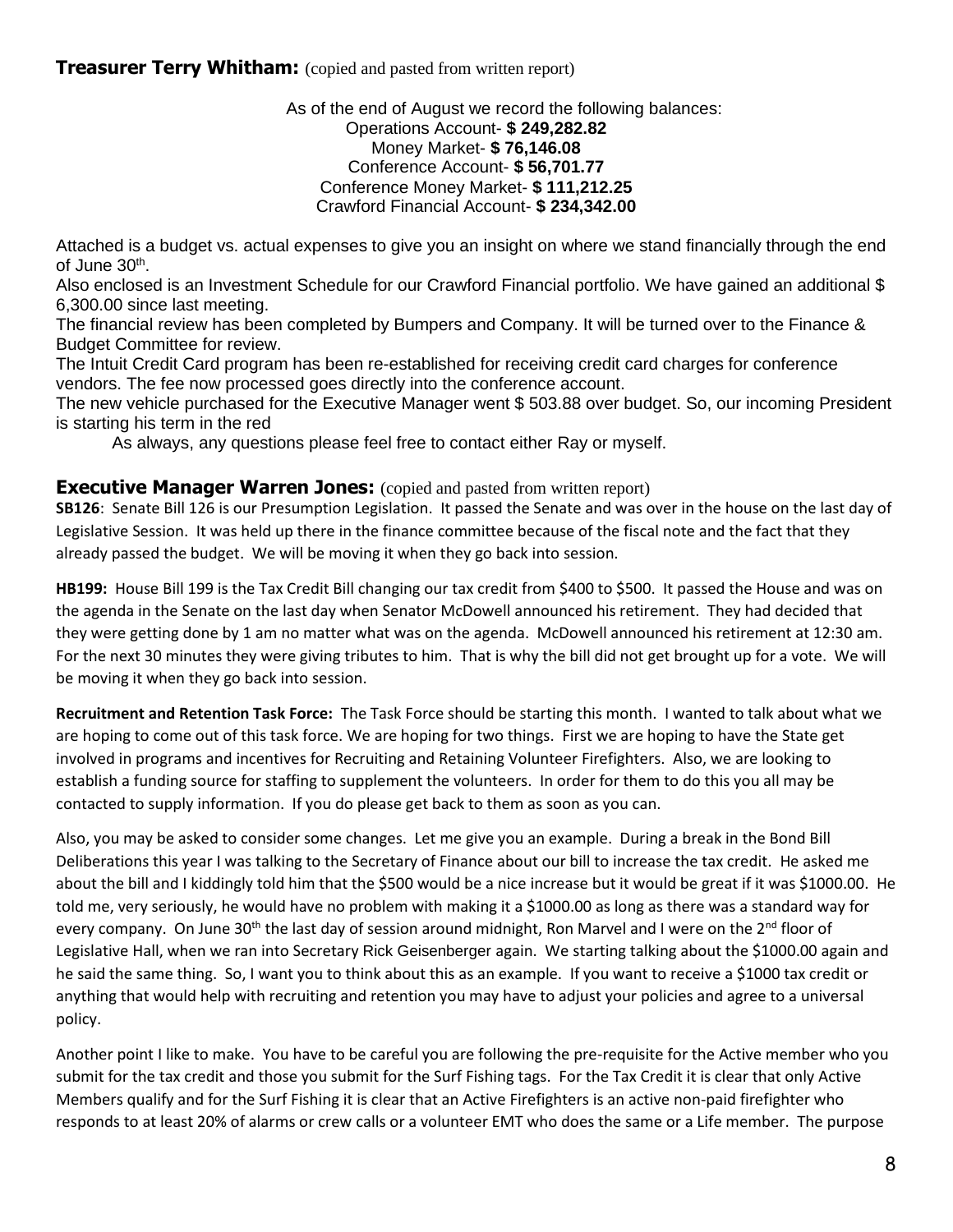of these items is to keep people active. If you are giving them to anyone who is not active you not only missing an opportunity to get more people active but you are in violation of the statue. If you are the President of your fire company and you sign your name to those forms or list you are accepting the responsibility of the guidelines of those statues. If they ever go in for an audit, which they have done before for the tax credit, you could cause everyone to lose if you are putting people on these list or forms who do not meet the qualifications.

We are going to have a lot going on this legislative session. We have the Presumption Legislation, the Tax Increase Bill, the other Cancer bill under workman's comp, we want to work with the Governor to get the schools to support the Poster and Essay contest and lastly there will probably have some legislation come out of this task force. This could be the busiest year we have ever had. We will need your help and your support.

That help starts tomorrow at the luncheon. We have 50 State and County Political folks attending our luncheon. Most will be sitting with you are your tables. Please engage them and talk about our legislation coming up. As a reminder, the Presumption Legislation, the Tax deduction bill, the Recruitment and Retention Task Force and whatever bill or bills that come out of that. And most importantly please stay in the Luncheon until the last end. Thank you,

M & T Bank has decided that they do not want to support the conference this year. President Jones has asked me to set up a meeting with M & T to find out what the issue is.

**Introduction of Out-of-State Guest:** Steve Austin introduced the Out of State guests that were in attendance this morning;

- Del-Mar-Va Firemen's Association 1<sup>st</sup> Vice President David Dixon brought greetings and stated their next meeting would be November 3<sup>rd</sup> at the Gumboro Fire Hall
- Cumberland Valley Volunteer Firemen's Association (CVVFA) Past President Hoby Howell brought greetings from their Association. Thanked the DVFA Officers that attended their Convention in Berkley Springs, WV last month
- Virginia State Firefighter's Association (VSFA) 1<sup>st</sup> Vice President Pete Kirby brought greetings from the Commonwealth of Virginia. Pete made a presentation to President Betts
- Firemen's Association State of Pennsylvania President Kathleen Snauffer brought greetings from Pennsylvania and made a presentation to President Betts
- Maryland State Firemen's Association (MSFA) Vice President Chuck Walker brought greetings from the State of Maryland

**DVFA Foundation:** Chairman Lynn Rogers gave a brief report as to the activities of the foundation. There are some changes taking place, due to folks retiring.

## **Delaware State Fire Prevention Commission:** Chairman Dave Roberts (copied and pasted from written report)

Good morning. First, I would like to thank President Bill Betts and President Penny Gentry for your dedication this past year. The Commission sincerely appreciates all that our emergency services does every day to make Delaware safer through your service.

The Commission meets monthly the second Tuesday of the month. The following are the highlights are from Fiscal Year 2019.

- The Commission continues to work with their BLS Medical Director with regard to the evolving Opioid epidemic and the safety of our responding members of the emergency service. The Office of Emergency Medical Services has a stock of Naloxone made available through grant funds. It is distributed by request through OEMS. There were 419 overdose deaths due to opioid in 2018. This is a 21% increase from the previous year,
- The Commission is charged with certifying Delaware EMTs. The Commission certified 1,466 Delaware EMTs by April 1, 2019. 80 were decertified due to lack of application and 104 were decertified due to not completing the Protocol update test.
- The SFPC distributed \$4,320,931.00 in ambulance funds for the period of July 1, 2018 until June 30, 2019. The funds are distributed on a bi-annual basis.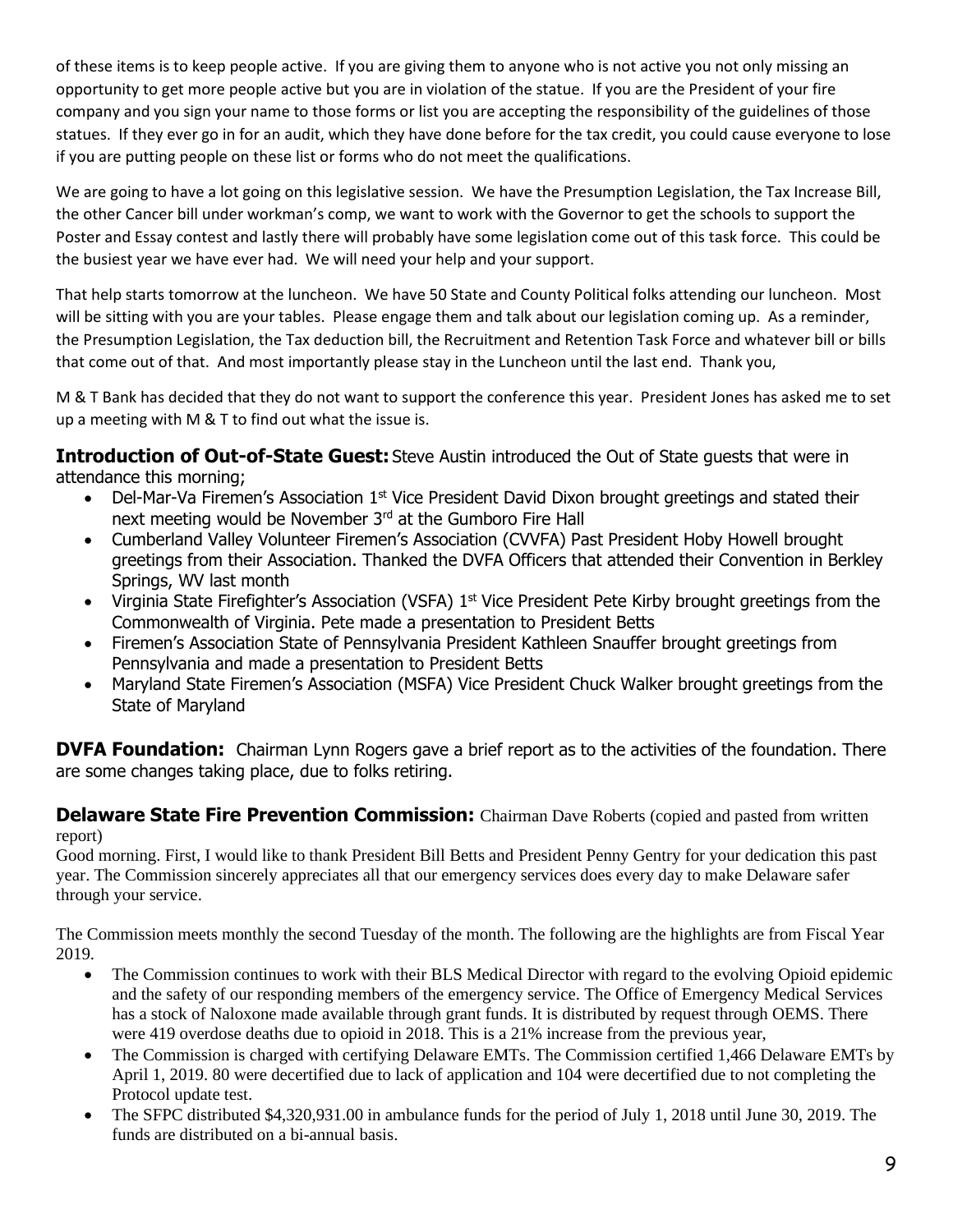- The Commission Compliance Officer inspected 205 ambulances in 2018. As a result of those inspections 44 deficiencies were found and corrected.
- For the Calendar year 2018 the Commission received 60 arrest notifications through DELJIS. Of those notifications, 45 were no longer active Delaware EMT's
- During the calendar year of 2018 the Commission received 93 complaints. Sixty-one (61) of the 93 complaints required no action by the Commission. Thirty-two (32) complaints resulted in cases being opened and investigations.
- The Commission has updated their website to include "Commission Orders" for public view.
- The Commission is in the final stage of updating Section 710 Ambulance Regulations.
- The next Commission Meeting is scheduled for September 17, 2019

## **Delaware State Fire Marshal:** Fire Marshal Grover Ingle (copied and pasted from written report)

- Fire Deaths Currently, there are 11 fire deaths, three (3) with a working smoke alarm, and eight (8) without a working smoke alarm. The last fire fatality was the triple fatal on Scarp Road in Pots Net Bayside, Indian River Fire District on August 7, 2019.
- Deputy Fire Marshal II Michael Pfaffenhauser has returned to full duty effective September 6, 2019. He will be attending the ATF Post Blast class from September 15- 21, 2019 in Huntsville Alabama. Deputy Fire Marshal's II, Tyler Sipple & Tom Looney will be attending the same class from November 3 – 9, 2019. Deputy's Sipple and Looney will be attending the National Fire Academy from September 14 – 20, 2019 for a class on Forensic Evidence.
- Deputy Fire Marshal II John Yedinak resigned from his position as a Deputy Fire Marshal II effective August 27, 2019. John was with the agency for two plus years and has accepted a position with the Maryland Office of the State Fire Marshal. This position will be posted and filled in the near future.
- Annual Report has been completed and distributed to the Commission, President's, Fire Chief's, Governor, the legislature and other associations, as well as being on our website. Congratulations to the Staff for their hard work throughout the year.
- DFIRS reports we continue to work with each Company/Department on their submittals and cleaning up the data. The annual report reflects the information provided by the Fire Department's/Companies for the calendar year 2018.
- Congratulations to Paul Eichler and the Delaware Sprinkler Coalition. Paul continues to do an excellent job in educating the Public, Legislators, Homebuilder's and yes the Fire Service on the need for Residential Sprinklers in single family dwellings.
- At the October Commission meeting I will be submitting my recommendations to the Commission on proposed changes to the Delaware State Fire Prevention Regulations.
- I would like to thank Chairman Roberts and the members of the State Fire Prevention Commission for their continued support to the Office of the State Fire Marshal as well as for appointing to another term as State Fire Marshal in June.
- Congratulations to Commissioner Perillo for his service as a Commissioners during the past year and his continued support of our Agency. Also welcome to Commissioners Leonetti and Kelly.
- Congratulations to President Willard "Bill" Betts on a successful year and we look forward to continue working with you in your role as a Commissioner. The Office of the State FireMarshal looks forward to working with Incoming President Jones and his Officer's during the upcoming year.
- Congratulations to President Derrick Brode of the State Fire Chief's Association for a successful year and also look forward to working with Incoming President Deary and his Officer's in the upcoming year.

Respectfully submitted,

## **Delaware State Fire School:** Director Robert Newnam (copied and pasted from written report)

Thanks to:

- **•** President of the DVFA and the table officers and the Fire School Advisory Committee for their support and input.
- The Executive Manager for his support.
- The State Fire Prevention Commission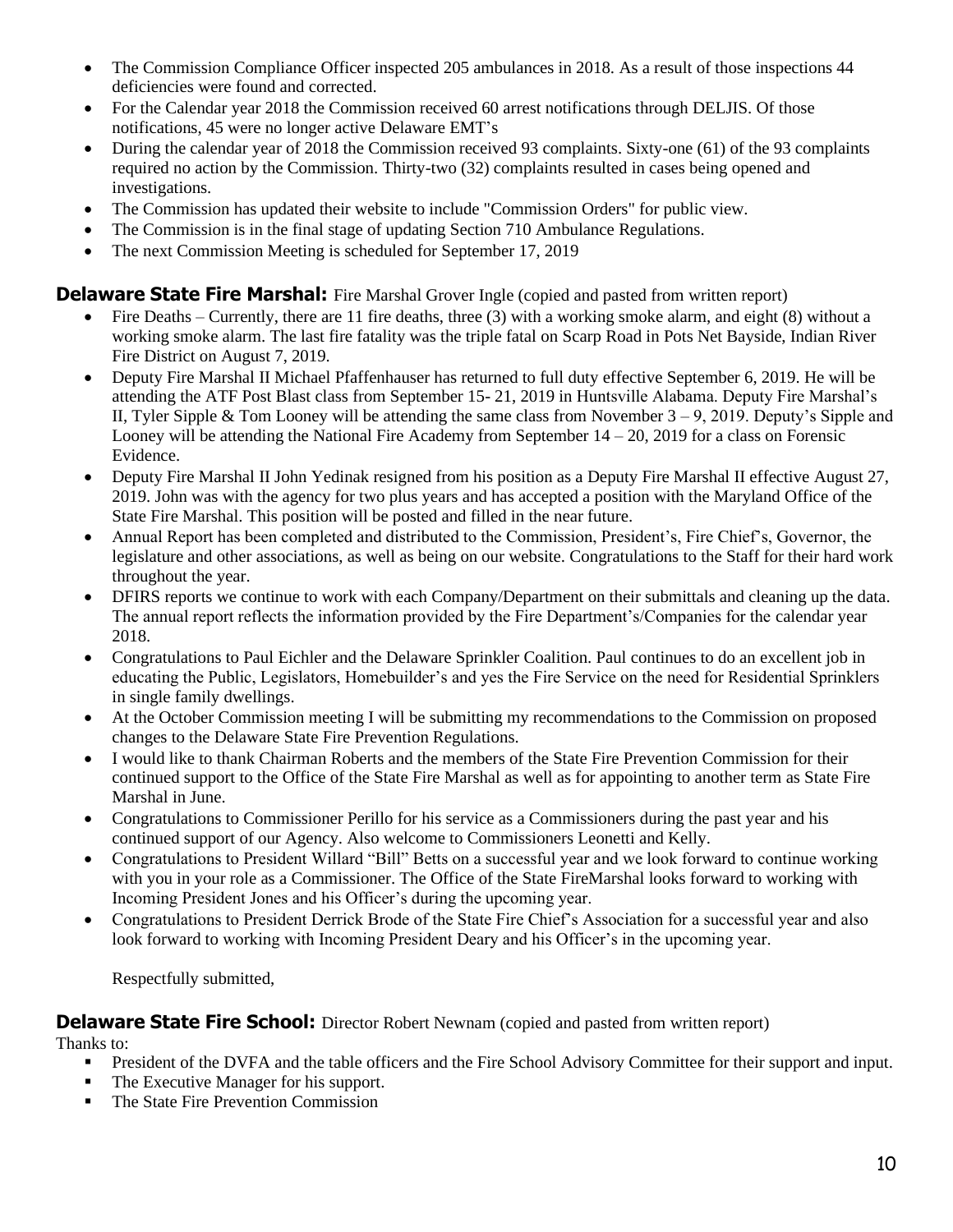- The Officers of the Emergency Service Providers who have supported and provided positive recommendations to staff and myself.
- The Staff of the Delaware State Fire School for their dedication and hard work, these employees are dedicated to providing the best possible training possible.

As with this past year, for the next year the Delaware State Fire School will continue improvements to current programs, enhance our delivery of programs, develop new programs, and provide support and assistance to the Emergency Services. Some of these include;

## ▪ **Projects, Programs and class offerings**

- o Reaccredited by Pro-Board for certifications, Firefighter I&II, Fire Brigade 1081, Fire Instructor I&II.
- $\circ$  Will conduct the 6<sup>th</sup> New Castle Recruit Training program starting in January 2020.
- o Continue training opportunities for the Ladies Aux. Members, and in Public Fire Education
- o Approved AFG Grant Gear washers Divisions, Pump Simulator (3), PPE, Crash Kelly injury sets
- o Applying for AFG Grant PPE for Rescue Instructors, USAR Training trailer/tow vehicle
- $\circ$  Active Shooter continue to develop and support the training requirements
- $\circ$  Reformatted Basic Firefighting Skills due to enrollment, two groups increasing skill sessions
- o Upgrading the Computer Lab for certification testing currently Pro-Board, in 2020 National Registry
- o Improving Structural Firefighting Skills with improving/adding skill stations, Search, nozzle forward
- $\circ$  Speaker Seminars provide speakers on various topics 1<sup>st</sup> scheduled for January 25<sup>th</sup>
	- Dr. David Griffin present "Charleston 9" review, with emphasis on related PTSD issues
- $\circ$  Implement a drone test prep and pilot qualification courses equipment purchased 2/22-23
- $\circ$  ICS 300-400 Program revisions updating Instructors
- o BFFS-SFFS-HMRS and Recruit Class updated materials to Essential 7

## ▪ **EMS Programs**

- o EMTs in Delaware, currently 1601 certified EMRs currently 1287
- o Program Manager Patricia Fox

## ▪ **Facilities**

- o HVAC Replacement Project Dover Division, completed
- o Rest Rooms complete redo scheduled to begin this month
- o Roof Replacement Dover Division scheduled to begin this fall
- o Solar panels SCBA building, power the Rescue Tower lighting
- o CPAT testing equipment partnership with Wilmington Fire Department

## ▪ **General and Capital Budget (Bond Bill) FY21**

- o Requesting 150K for the updating and maintenance of the Student record keeping system
- o Requesting 55K for grounds generator KCD, 50K Concrete Repairs (SCBA pad area)
- o Rescue equipment 60K, 7 Fire Companies and DSFS *this is a pass though*.
- **Communications – Surveys**  need your help, responses
	- o NFPA 1851, 10-year service life for PPE many State Training adhere strictly to this requirement.
	- o Updating the Fire Company inventory program/form with DVFA DSFS staff

The DSFS will continue to provide professional instruction and training at a minimum cost to emergency service personnel and their employers. Daily the staff takes the necessary steps to meet that requirement. At a time when governments are cutting services the DSFS is increasing program availability, adding new props and programs. I ask that when you are reviewing your budgets that training remains a high priority within your department and that you continue to support the DSFS.

Thank you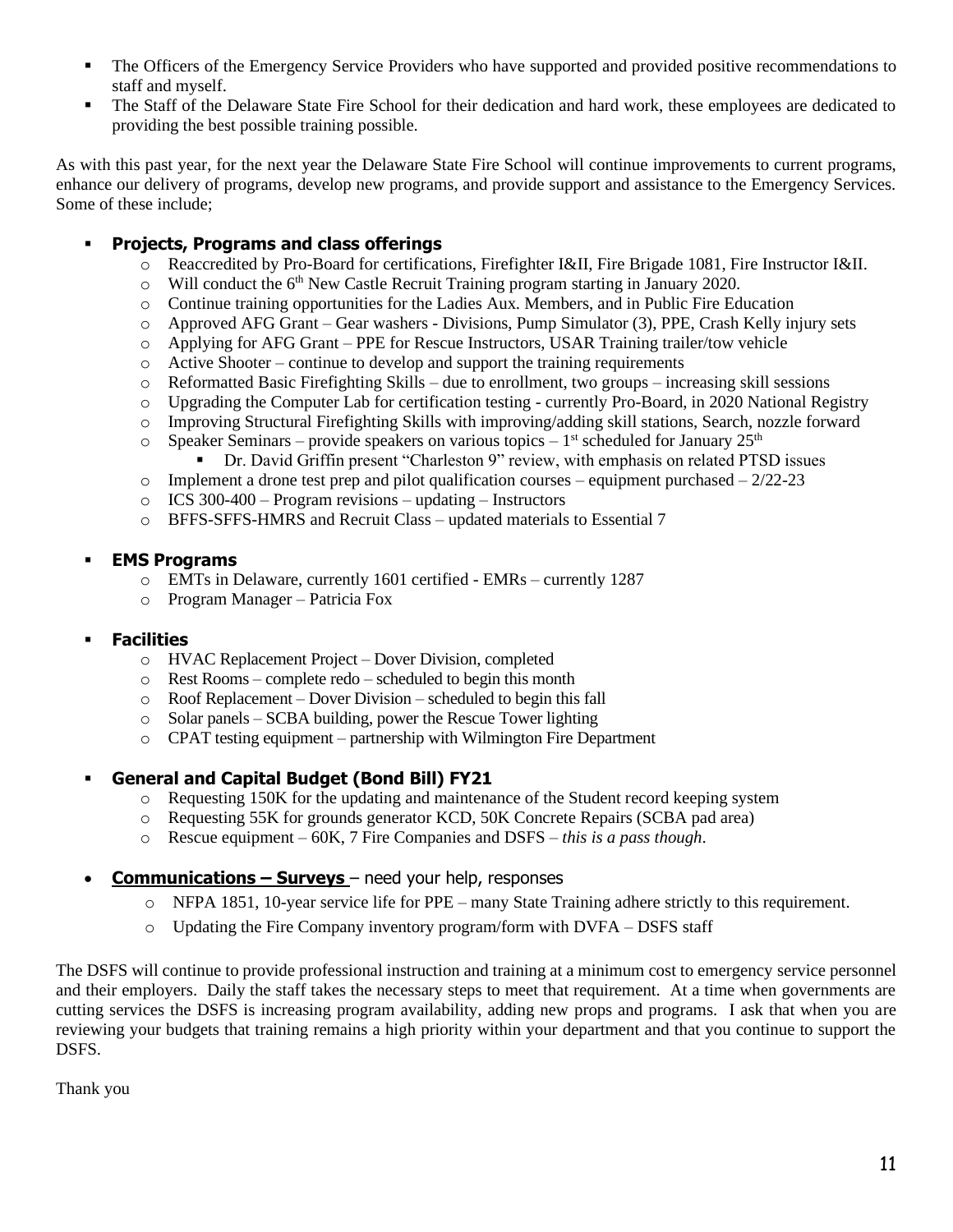**Visitation from the Ladies:** Past Presidents of the LADVFA Karen Majewski, Eleanor Raye Warrington and Marie Moore brought greetings from the Ladies Association.

**National Volunteer Fire Council:** DVFA Delegate Terry Jester reported on the things that are taking place at the NVFC. There is lots and lots of training information on the NVFC web site and it is FREE. They had a change in leadership. Terry discussed member benefits and legislative issues, along with grants. Their fall meeting will be October 23-25 in Augusta, GA

**Delaware State Fire Chief's Association:** 1<sup>st</sup> Vice President Steve Deery brought greetings from the Chief's Association. Thanked President Betts for a great year. Stated their meeting would be in Cheswold tonight. Speaker will be Chief Dennis Rubin

**Delaware State Fire Police Association:** 1<sup>st</sup> Vice President Ernie Layfield brought greetings. Their next State meeting will be in October

**Delaware State Emergency Medical Services Association: President Jason Capps brought greetings.** Congratulated the DVFA Officers on a great year. EMS will probably have 2 full days of seminars/classes next year during the Conference.

**Mutual Relief Association:** Chairman Steve White stated that their meeting would be at 3:00 today. Steve congratulated the Officers and is looking forward to working with the new Officers. Will be voting on the policy at the meeting for the coming year

# **COMMITTEE REPORTS**

**Credentials Committee:** Ken Ryder gave the following report;

- Kent County 100% of the Companies have registered
- Sussex County 100% of the Companies have registered
- New Castle County 100% of the Companies have registered

**Financial Committee:** Bill Tobin thanked the Officers for allowing the committee to come up with a workable budget for FY 20

**Life Safety Committee:** Chairman Guy Hudson stated that fire prevention is just around the corner. Review the information in the packets for return dates. Any questions, contact your County representative

## **Conference Committee:** Joe Zeroles

• Any issues or concerns, contact him or one of the co-chairs. If you are parked in any of the valet parking areas, you need to move your vehicle ASAP

**Revolving Loan:** Ray Stevens (copied from written report)

- Last meeting was on Wednesday, Sept.  $4<sup>th</sup>$  @ 9:00 AM in Dover. (5 members present and  $1<sup>st</sup>$  VP Jay Jones was invited to introduce him to the committee and its operations)
- We approved (1) one loan application for \$183,862.08
- Since its beginning, back in 2006, we have;
	- o Awarded 44 loans totaling \$7,569,350.84
		- $\blacksquare$  New Castle County 16 \$2,837,125
		- Kent County 17 \$2,175,691
		- **•** Sussex County  $11 $2,556,533$
- Funds Currently Available for  $\alpha$  = \$1,372,716.78
- In the near future; All companies will have the opportunity to make their payments via ACH (at no cost to the companies). Dept of Finance is currently working on this and will have future up-dates to everyone. Its NOT MANDATORY, ONLY AN OPTION for you to pay electronically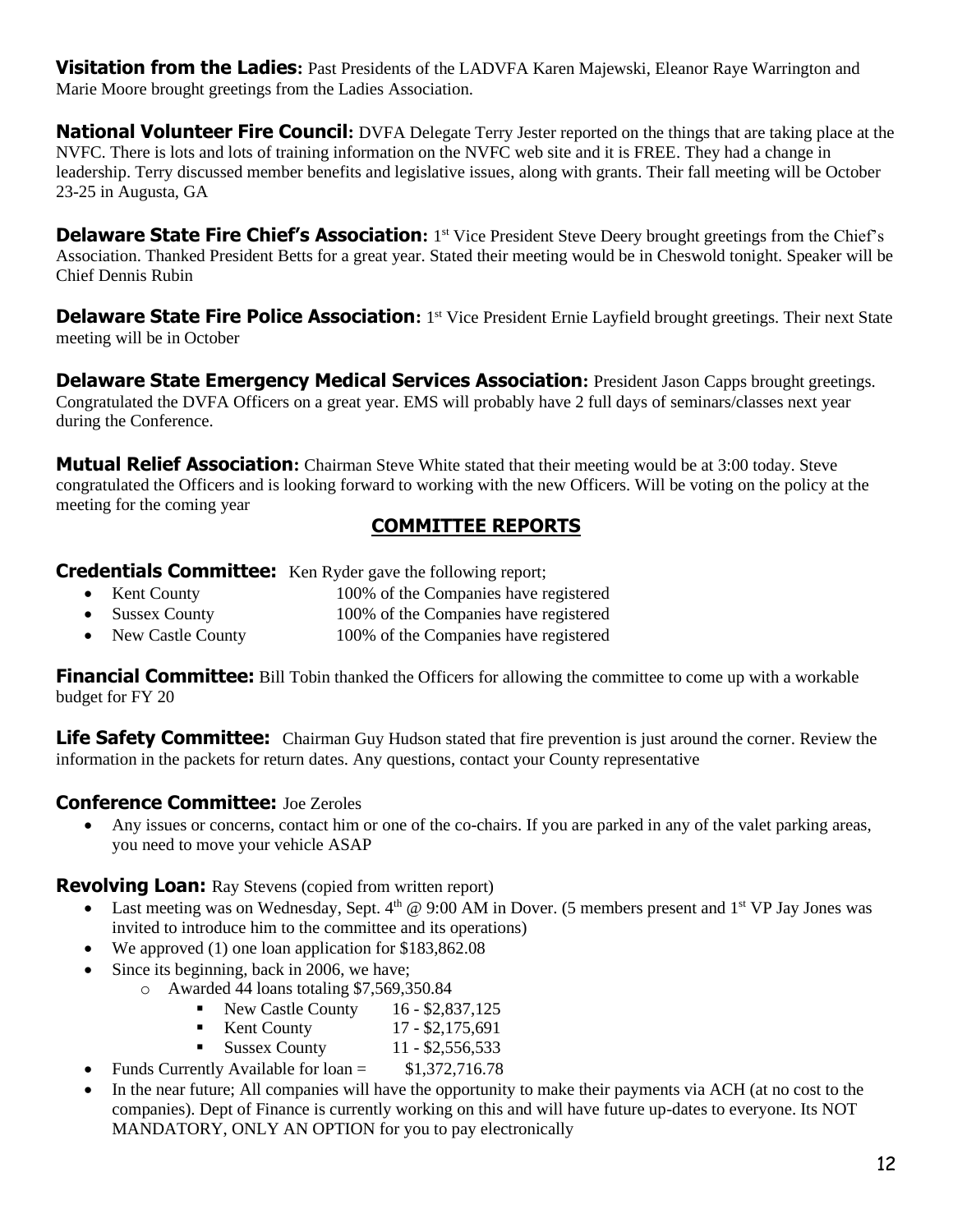- Lastly, a motion was made, seconded and passed that for the NEXT 6 MONTHS (now through February) ALL LOANS, REGARDLESS OF EQUIPMENT PURCHASED, will be granted at 1% interest rate (i.e. pumpers, tankers, rescues, ladders, ambulances, SCBA's, turn-out gear, etc.)
- Any questions, see me after the meeting, Thank you

# **NOMINATION OF OFFICERS**

**President:** Norman "Jay" Jones, Ellendale (letter received), Nominated by Andy Jones, second by Norman Jones, Sr.

1<sup>st</sup> Vice President: Dan Carrier, Hockessin (letter received), Nominated by DVFA Past President Anthony Guzzo, second by Chief Quint Saienni

2<sup>nd</sup> Vice President: Ken Ryder, Felton (letter received), Nominated by Chairman of the Board Bill Jester, second by President Adam Jarrell

**Secretary:** Elmer B. Steele, Laurel (letter received), Nominated by President William Hearn, second by Chief Jeff Hill

**Treasurer:** Terry Whitham, Dover (letter received), Nominated by President Tim Mullaney, second by Chief Ronald Rhodes

**Director, Kent County (3 years):** Jim Woznicki, Leipsic, (letter received), Nominated by President Benny O'Neal, second by Ralph Satterfield

**Past President Director:** Richard T. Perillo - This is an automatic appointment and does not need to be nominated

Motion made by Tom DiCristofaro and second by Jon Townley to close nominations. Motion carried

# **UNFINISHED BUSINESS**

NONE

## **NEW BUSINESS**

- President Betts requests a motion that the Secretary cast a ballot for all uncontested offices, except for Secretary. Motion made by Richard T. Perillo and second by Kevin Wilson **Favorable ballot was cast**
- President Betts request Treasurer Terry Whitham to cast a ballot for Secretary Elmer Steele. *Motion* made by Joe Zeroles and second by Tom DiCristofaro **Favorable ballot was cast**

# **PAYMENT OF BILLS:**

Treasurer Whitham stated that there is a total of \$67,633.07 in bills to be paid.

# **Expenses by Vendor Summary June 2019 through August 2019**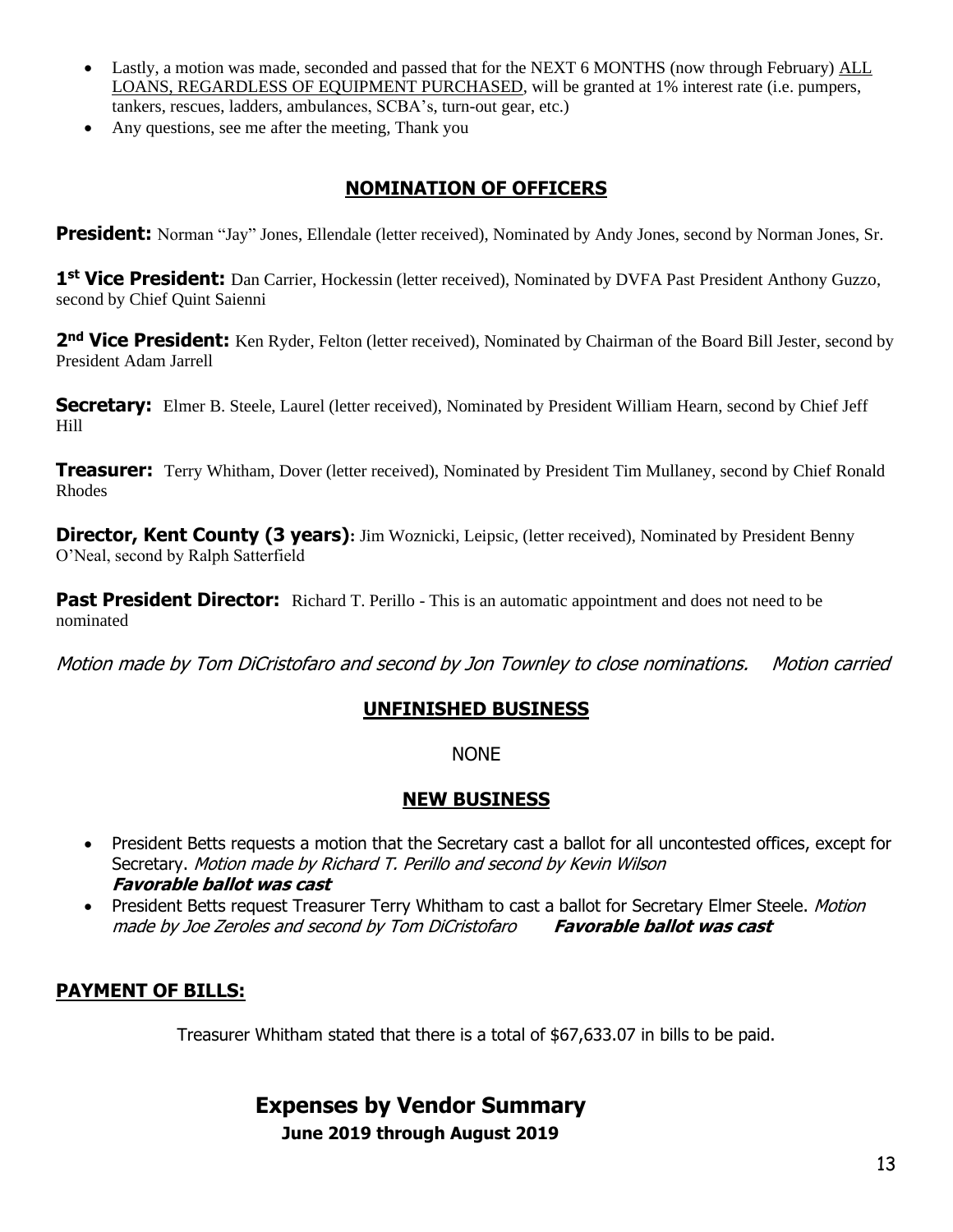| <b>VENDOR</b>                         | <b>EXPENSE</b>  |
|---------------------------------------|-----------------|
| AT&T                                  | 41.16           |
|                                       | \$              |
| <b>BUMPERS &amp; COMPANY</b>          | \$<br>187.50    |
| CANNON FINANCIAL SERVICES, INC.       | \$<br>542.64    |
| <b>CHAMPION TROPHIES</b>              | \$<br>65.00     |
| <b>COMCAST</b>                        | \$<br>812.55    |
| <b>CREDIT CARD PAYMENT PROCESSING</b> | \$<br>2,452.94  |
| <b>CUMBERLAND VALLEY VOL FIREMANS</b> | \$<br>45.00     |
| <b>DVFA CONFERENCE</b>                | \$<br>30,500.00 |
| GOLDFEIN & JOESPH, P.C.               | \$<br>175.00    |
| <b>JOSTENS</b>                        | \$<br>1,171.58  |
| <b>M7T BANK</b>                       | \$<br>1,697.09  |
| <b>ROGERS SIGN</b>                    | \$<br>705.00    |
| <b>STEVE AUSTIN</b>                   | \$<br>153.09    |
| <b>SUSSEX PRINTING</b>                | \$<br>2,835.68  |
| THE CONFERENCE GROUP, LLC             | \$<br>15.96     |
| <b>VERIZON WIRELESS</b>               | \$<br>174.00    |
| <b>VERNON INGRAM</b>                  | \$<br>2,055.00  |
| <b>WILLARD BETTS JR.</b>              | \$<br>3,500.00  |
| <b>WILLIS FORD</b>                    | \$<br>20,503.88 |
|                                       |                 |
| <b>TOTAL</b>                          | \$<br>67,633.07 |

Motion by Al Townsend and second by Bernie Nutter to pay the bills. **Motion carried** 

# **GOOD OF THE ASSOCIATION**

- Joe Zeroles stated that the Conference dates for next year will be September 14-19, 2020 at Dover Downs.
- Sussex County President Hunter Holland requested that a committee be formed to change the name of this Association. Wants to remove "Volunteer" from the name of the Association. President Betts said that this would be taken under advisement with the new incoming Officers.
- It was stated that Norman Batchelor fell and was not doing very well
- Marvin Sharp raised a question as to why we would even consider changing the name of this Association.
- Pastor Bob Hudson thanked the Association for allowing him to be the Chaplain for the past years
- Ken Dunn raised a question concerning the "Freedom of Information" request that was made by the newspaper

There being no further business to claim the attention of the members, President Betts declared the meeting would recess until 8:30 AM tomorrow for the Memorial Program

Adjourned at 1:20 PM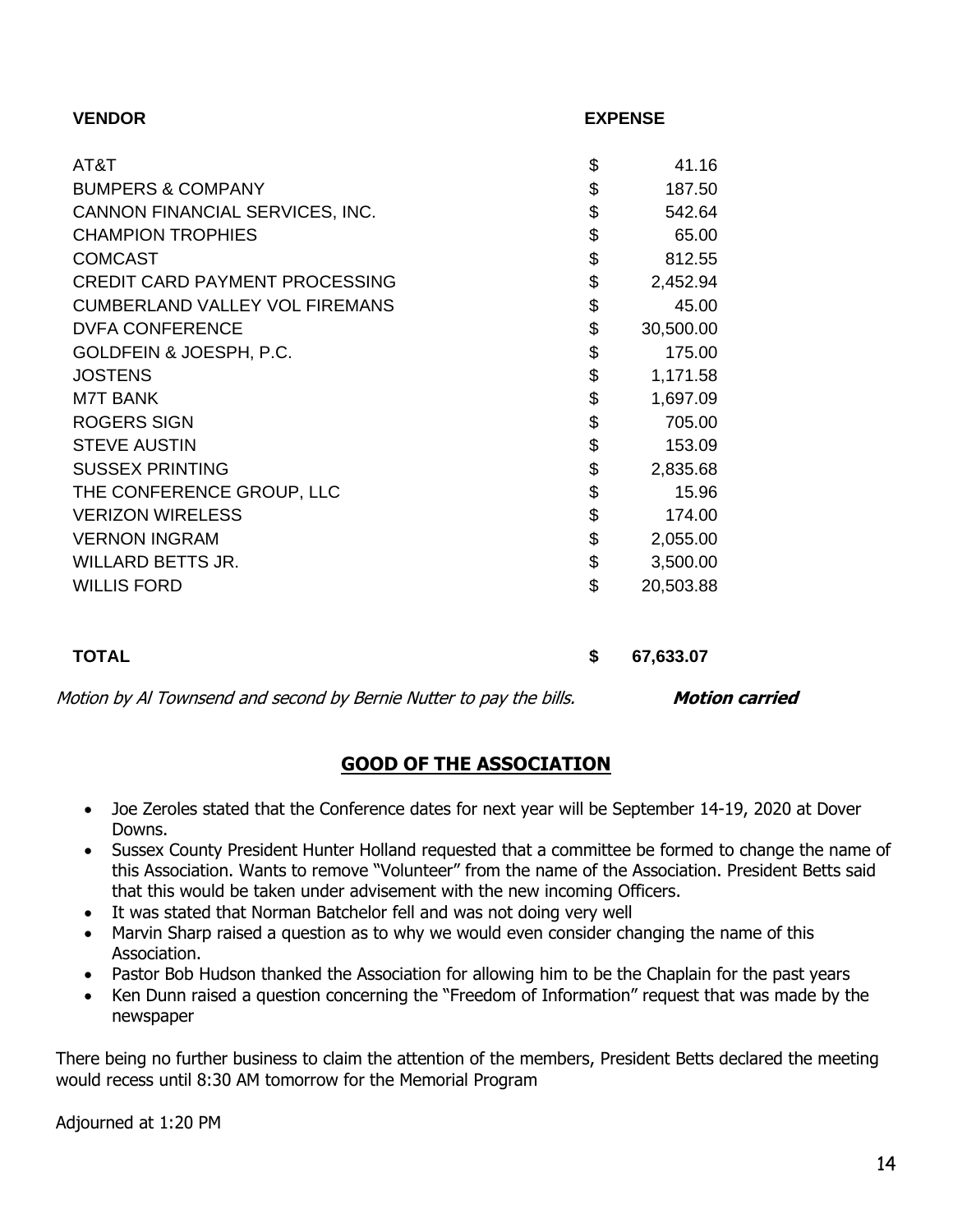**25 th Annual Conference DELAWARE VOLUNTEER FIREFIGHTER'S ASSOCIATION MEMORIAL SERVICE**



**Friday, September 13, 2019 8:30 a.m.**

**Dover Downs, Rollins Center Dover, Delaware**

### **IN MEMORY OF OUR FIREFIGHTERS AND LADIES AUXILIARY MEMBERS**

### **OPENING REMARKS**

Grover P. Ingle, Master of Ceremonies

### **INVOCATION**

Pastor Robert Hudson, Chaplain, DVFA

### **CHORAL ARRANGEMENT**

DVFA & LADVFA Choir Shout to the Lord By: Darlene Zacheck

### **WORDS OF COMFORT**

Juanita Nieves, Chaplain, Ladies Auxiliary DVFA Pastor Robert Hudson, Chaplain, DVFA

### **UNVEILING OF THE CROSSES**

Willard R. Betts, Jr., President, DVFA Penny Gentry, President, Ladies Auxiliary DVFA W. Derrick Brode, President, State Fire Chiefs Association Leslie States, President, State Fire Police Association Jason Capps, President, State Emergency Medical Services Association

## **CHORAL ARRANGEMENT**

American Tears By: Therese Jennings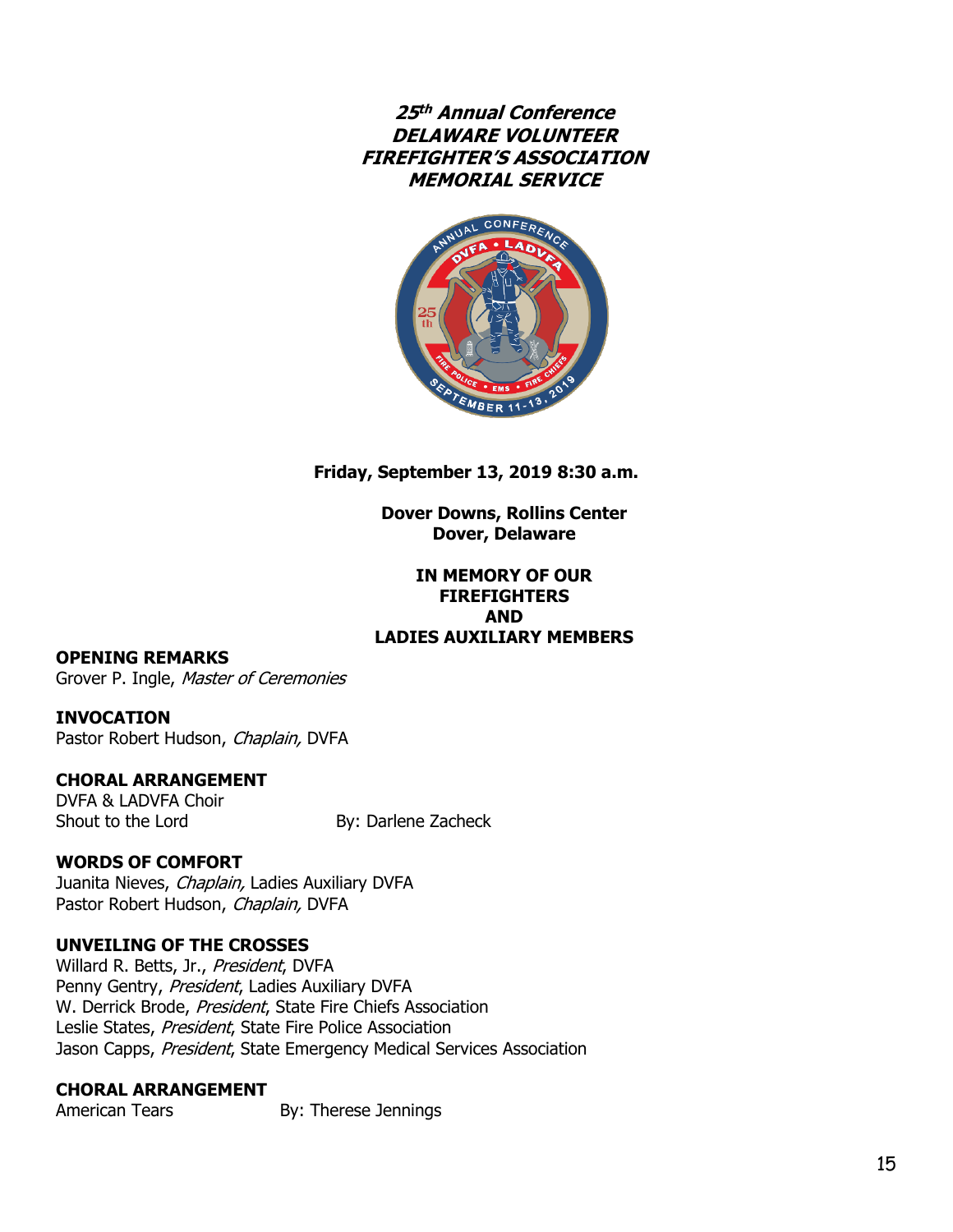## **READINGS BY THE LADIES AUXILIARY PRESIDENTS**

Penny Gentry, President, Ladies Auxiliary DVFA Sandra Robinson, President, Kent County Volunteer Firefighter's Auxiliary Regina Headley-Marvel, President, Auxiliary Sussex County Volunteer Firefighter's Association Jane Williams, President, Ladies Auxiliary New Castle County Volunteer Firefighter's Association

### **CHORAL ARRANGEMENT**

It Is Well with My Soul By: Craig Courtney

### **INTRODUCTION OF THE MEMORIAL PRESENTATION**

Karen Barlow, Secretary, Ladies Auxiliary DVFA Elmer Steele, Secretary, DVFA

**THE MEMORIAL PANORAMA** Edited and Produced by: **Delaware State Fire School**

### **MOMENT OF SILENCE**

**TAPS**

| <b>BENEDICTION BY:</b>   | Juanita Nieves, Chaplain, Ladies Auxiliary DVFA |
|--------------------------|-------------------------------------------------|
| <b>MUSICAL SELECTION</b> | MULTI-JURISDICTIONAL PIPE AND DRUM              |

**RECESSIONAL**

# **98 th DVFA Educational/Political Luncheon**

12:00 Noon in Ball Room A/B of the Rollins Center

Call to Order and opening comments by M/C Steve Austin

This is a day that we celebrate a most unique partnership between the Fire Companies of Delaware and the elected and appointed officials who support us.

Over the years the request for service has increased and to meet that demand we have changed our staffing levels to incorporate more career firefighters and EMT's in our ranks. What hasn't changed is the commitment of the Volunteer Fire Companies who employ and manage our career personnel that supplement the volunteer force. Our commitment to the citizens of Delaware remains strong

As our Association approaches our  $100<sup>th</sup>$  anniversary in 2021, we look back with pride on what we have accomplished together

I will speak for all of us in saying that we appreciate your support year after year

Two former M/C's of this event; E. Reynolds Bradley and Norman Tate. One a D and the other an R who epitomized the DVFA relationship with our elected and appointed leadership; being political without being partisan. This luncheon is all about that relationship.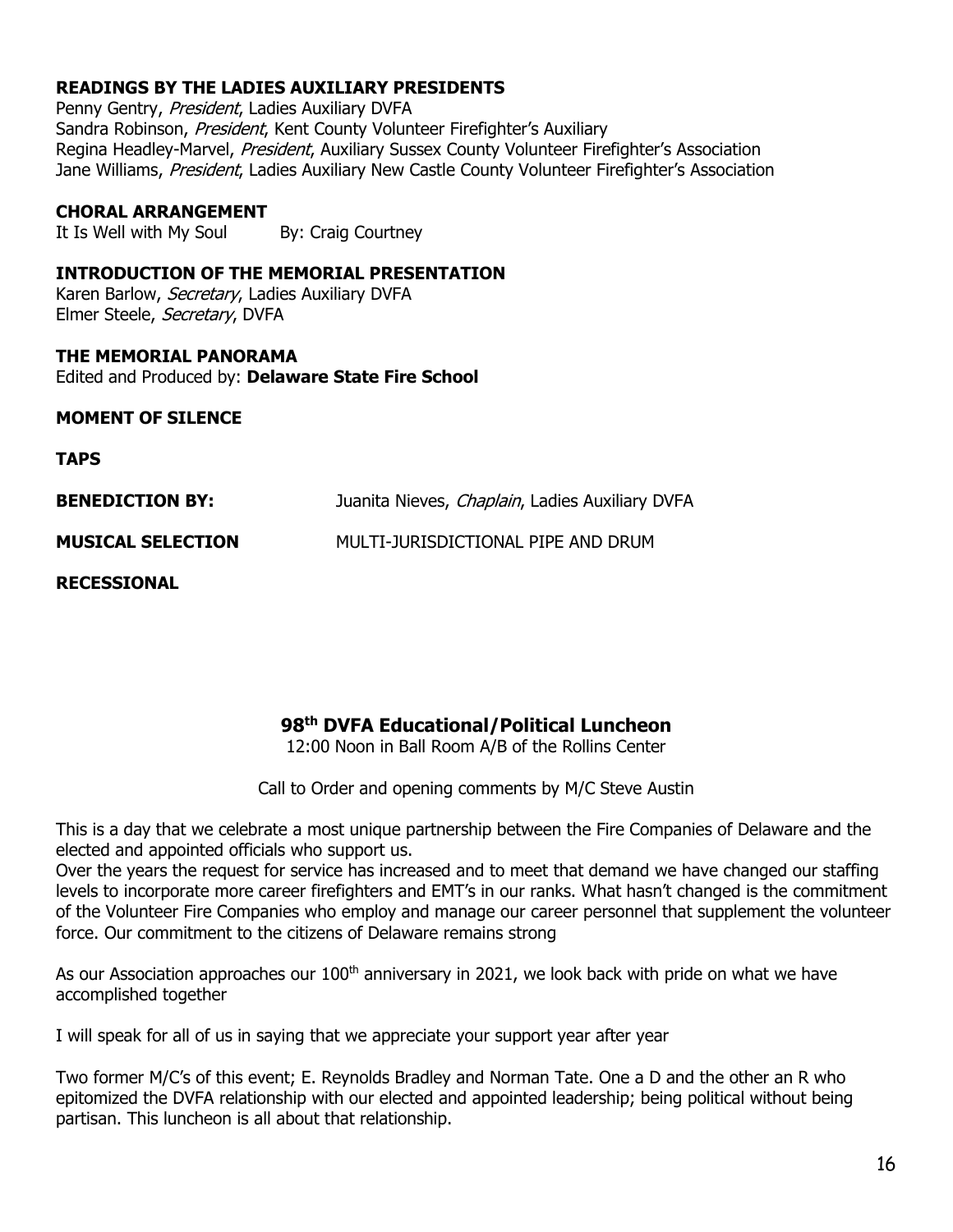I welcome each and every one of you, firefighter's and guest alike and thank you for your untiring support. Invocation by Rev. Charlie Arnold

Leading us in the Pledge to our Flag is DVFA Past President and Chief Emeritus of the Christiana Fire Co. Jim McCall who presided over this Association in 1978-79. (40 years ago)

We have an ambitious agenda and we will need your attention to keep us on track.

Acknowledged the Conference luncheon committee; Ron Marvel, Warren Jones and Elmer Steele

Challenge for Fallen Firefighters and DVFA Foundation from Dave Majewski, Ron O'Neal and members of the DVFA Foundation. Donations in the amount of \$1,417.00 were collected during the men's luncheon. Carol Walton, Past President of the LADVFA presented \$1,808.00 which is half of the money from their basket raffle, making for a grand total of \$3,225.00 for the Foundation.

## **Right side of podium Left side of podium**

## **Introduction of the Head Table**

DVFA Assistant Treasurer Ray Stevens MC Steve Austin Auditor Kathy McGuiness Senator Tom Carper Senator Chris Coons DVFA 1<sup>st</sup> Vice President Jay Jones Attorney General Kathy Jennings Lt. Governor Bethany Hall-Long **DVFA Secretary Elmer Steele** DVFA President Willard R. Betts, Jr. Treasurer Colleen Davis

DVFA 2<sup>nd</sup> Vice President Dan Carrier Governor John Carney **DVFA Assistant Chaplain, Rev. Charlie Arnold** 

## **Introduction of Special Fire Service Guests in Attendance**

- Past Presidents DVFA
- Col McQueen and the command staff of DSP
- Chairman Dave Roberts and the members of the DE State Fire Prevention Commission
- Fire Marshal Grover Ingle and staff
- Fire School Director Biff Newnam and staff
- DEMA Director A.J Schall
- DVFA Fireman of the Year Ray Stevens
- Cumberland Valley Firemen's Association Past President Hoby Howell
- Virginia Firefighter's Association  $1<sup>st</sup>$  Vice President Pete Kirby

## **Partners in Progress**

| <b>Atlantic Emergency Solutions</b> | Delaware Electric Co-Op |
|-------------------------------------|-------------------------|
| Delmarva Power                      | <b>PNC Bank</b>         |
| Motorola                            | <b>WSFS</b>             |
| <b>Provident Insurance</b>          |                         |

Remarks from Governor John Carney. He declared the week of October 6 to 11, 2019 as Fire Prevention week. The Governor presented Bill with his paperwork for his term as a member of the Fire Prevention Commission.

Introduction of Delaware Elected and Appointed Officials by Executive Manager Warren Jones. All of the elected officials that were present gathered at the table so Governor Carney could sign **HB 56 AN ACT DESIGNATING AND NAMING THE PORTION OF U.S. ROUTE 301 COMMENCING AT DELAWARE ROUTE 1 AND TERMINATING AT THE DELAWARE MARYLAND STATE LINE AS FIRST RESPONDERS MEMORIAL HIGHWAY**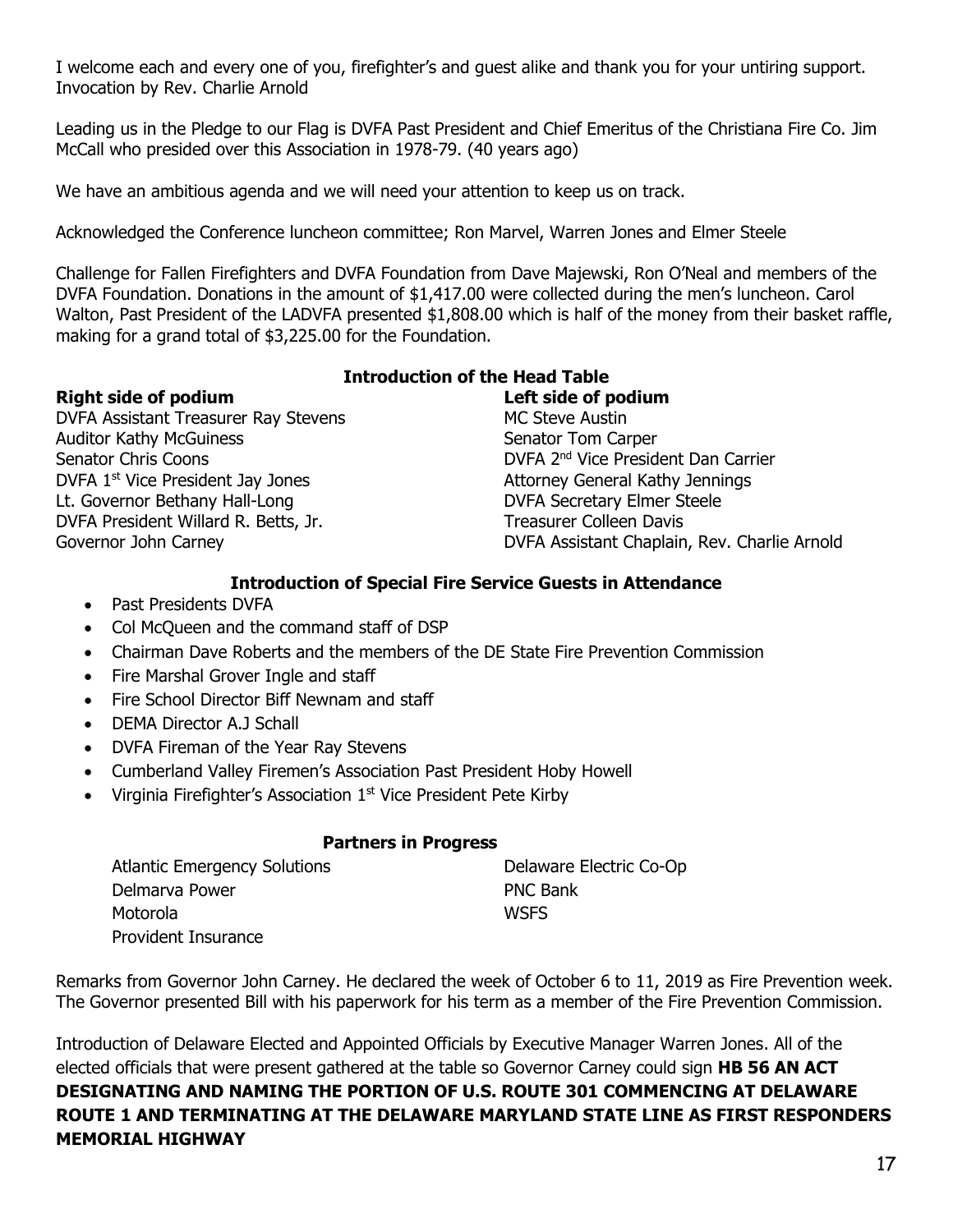President Betts made a few comments and remarks, while welcoming everyone to the luncheon. **Lunch was served by the Dover Downs Hotel staff at 12:30 PM** 

## **Introduction of Special Guest for Remarks and Presentations**

- Remarks from Lt. Governor Bethany Hall-Long.
- Remarks from Senator Tom Carper.
- Remarks from Senator Chris Coons. Presented an American flag to President Betts for his year of dedicated service.
- Remarks from Attorney General Kathy Jennings
- Remarks from Treasurer Colleen Davis
- Remarks from State Auditor Kathy McGinnis
- Remarks and presentation from President Michael Faust, MD State Firemen's Association

Benediction by Rev. Charlie Arnold at 2:10 PM

# **DVFA/LADVFA Joint Installation**

(copied from Carol Walton's notes)

### Friday, September 13, 2019 at 4:00pm

DSFCA Past President – Edward "Mike" Rush introduced himself and reminded everyone to please turn off or mute all cell phones and electronic devices.

Introduction of the following officers, chaplains and their escorts: DVFA Assistant Chaplain – Rev. Charlie Arnold DVFA Installing Officer – Senator Bruce C. Ennis LADVFA Installing Officer – LADVFA Past President Sara Lee Stevens LADVFA Installing Marshall – LADVFA Past President Janice Marvel DVFA President – Willard R. Betts, Jr. escorted by his wife Louise LADVFA President – Penny Gentry escorted by her husband Dennis DVFA President elect – Norman "Jay" Jones escorted by his friend Kelcie Mahr LADVFA President elect – Karen Workman escorted by LADVFA Past President Eleanor Raye Warrington DVFA  $1<sup>st</sup>$  Vice-President elect  $-$  Dan Carrier escorted by his son Nathan LADVFA 1<sup>st</sup> Vice-President elect – Pam Ingle escorted by her husband Del. State Fire Marshal Grover P. Ingle DVFA 2<sup>nd</sup> Vice-President elect – Ken Ryder escorted by his wife Jo LADVFA 2<sup>nd</sup> Vice-President elect - Debra Lawhead escorted by DVFA Past President Bill Tobin DVFA Secretary – DVFA Past President Elmer Steele escorted by his wife Sandy LADVFA Secretary – Karen Barlow escorted by her husband DVFA Past President Ed Barlow LADVFA Assistant Secretary – Karen Gebhart escorted by LANCCVFA Past President Mary Alice Maichle DVFA Treasurer – Terry Whitham (ABSENT) LADVFA Treasurer – Kim Figgs escorted by her mother LADVFA Past President Joyce Figgs LADVFA Assistant Treasurer – Ginni Tice escorted by Seaford Auxiliary Past President Betty Truitt DVFA Kent County Director – Jim Woznicki escorted by Ralph Satterfield DVFA Director/Past President – Richard T. Perillo

Mike asked Presidents Gentry and Betts to reconvene their meetings and the invocation was given by Assistant Chaplain Charlie Arnold